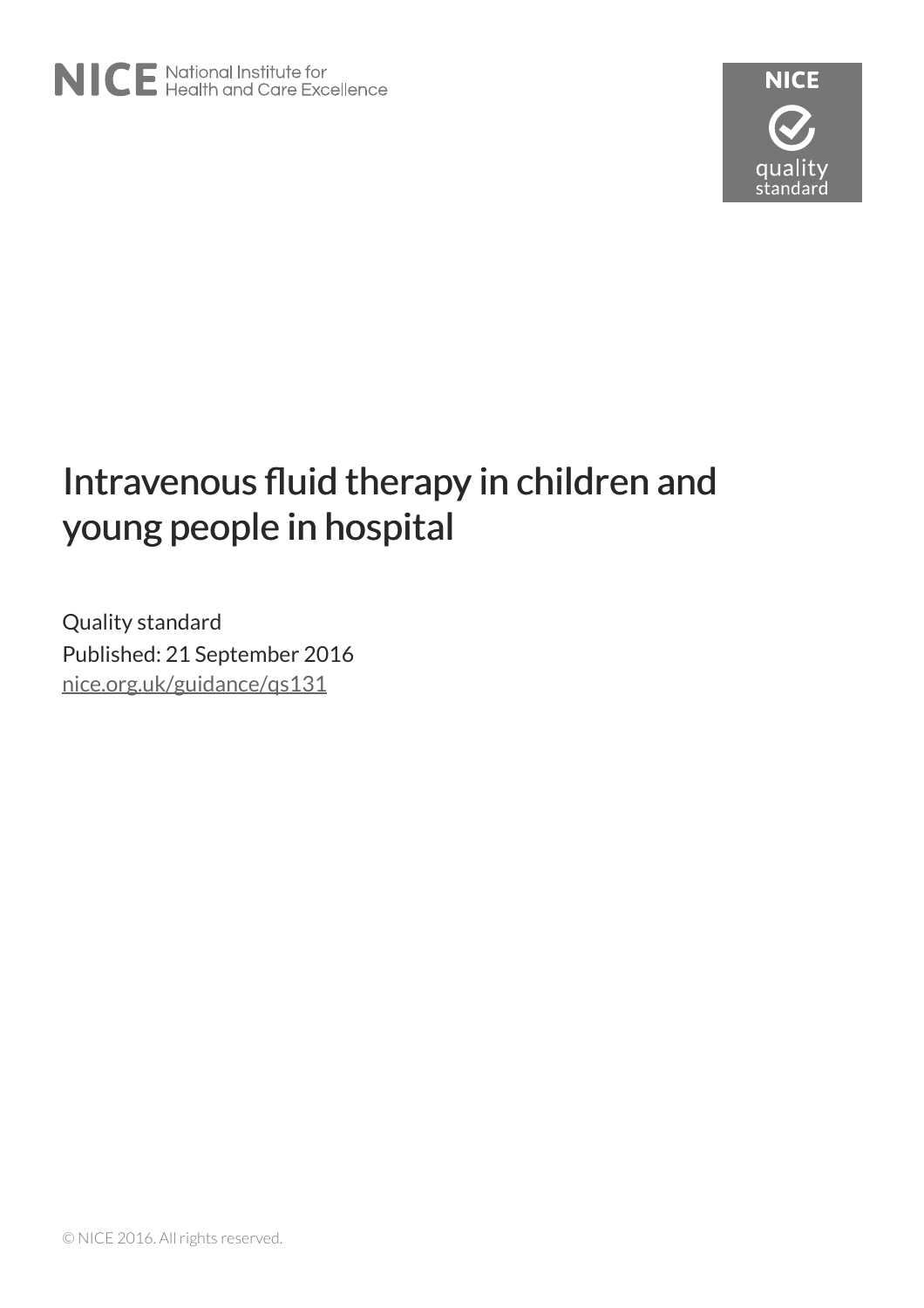# Contents

| Quality statement 1: Measuring plasma electrolyte concentration and blood glucose  11                  |  |
|--------------------------------------------------------------------------------------------------------|--|
|                                                                                                        |  |
|                                                                                                        |  |
|                                                                                                        |  |
| What the quality statement means for service providers, healthcare professionals and commissioners  12 |  |
|                                                                                                        |  |
|                                                                                                        |  |
|                                                                                                        |  |
|                                                                                                        |  |
|                                                                                                        |  |
|                                                                                                        |  |
|                                                                                                        |  |
| What the quality statement means for service providers, healthcare professionals and commissioners  15 |  |
|                                                                                                        |  |
|                                                                                                        |  |
|                                                                                                        |  |
|                                                                                                        |  |
|                                                                                                        |  |
|                                                                                                        |  |
| What the quality statement means for service providers, healthcare professionals and commissioners  18 |  |
|                                                                                                        |  |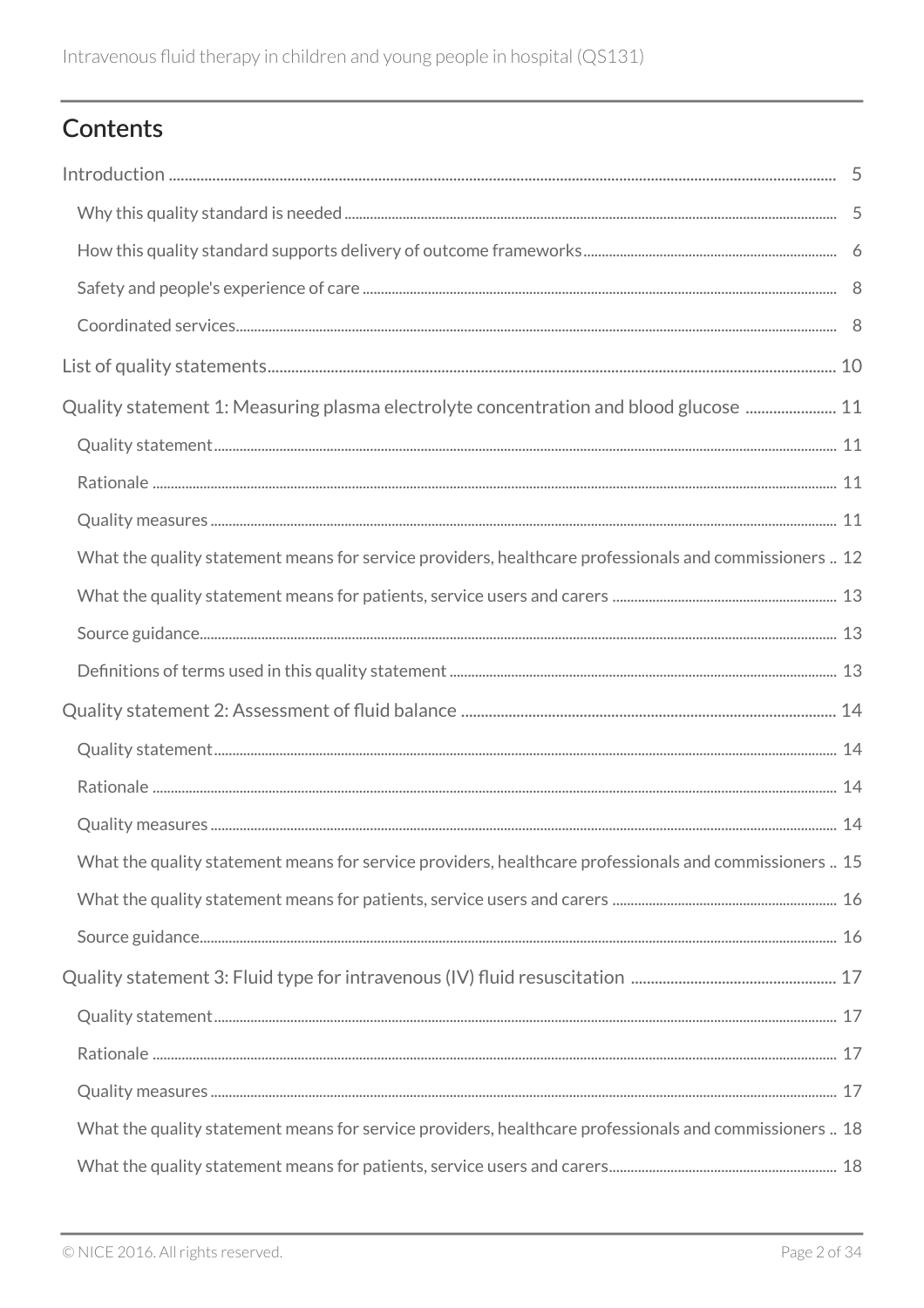| What the quality statement means for service providers, healthcare professionals and commissioners  21 |  |
|--------------------------------------------------------------------------------------------------------|--|
|                                                                                                        |  |
|                                                                                                        |  |
|                                                                                                        |  |
|                                                                                                        |  |
|                                                                                                        |  |
|                                                                                                        |  |
|                                                                                                        |  |
|                                                                                                        |  |
| What the quality statement means for service providers, healthcare practitioners and commissioners  23 |  |
|                                                                                                        |  |
|                                                                                                        |  |
|                                                                                                        |  |
|                                                                                                        |  |
|                                                                                                        |  |
|                                                                                                        |  |
|                                                                                                        |  |
|                                                                                                        |  |
|                                                                                                        |  |
|                                                                                                        |  |
|                                                                                                        |  |
|                                                                                                        |  |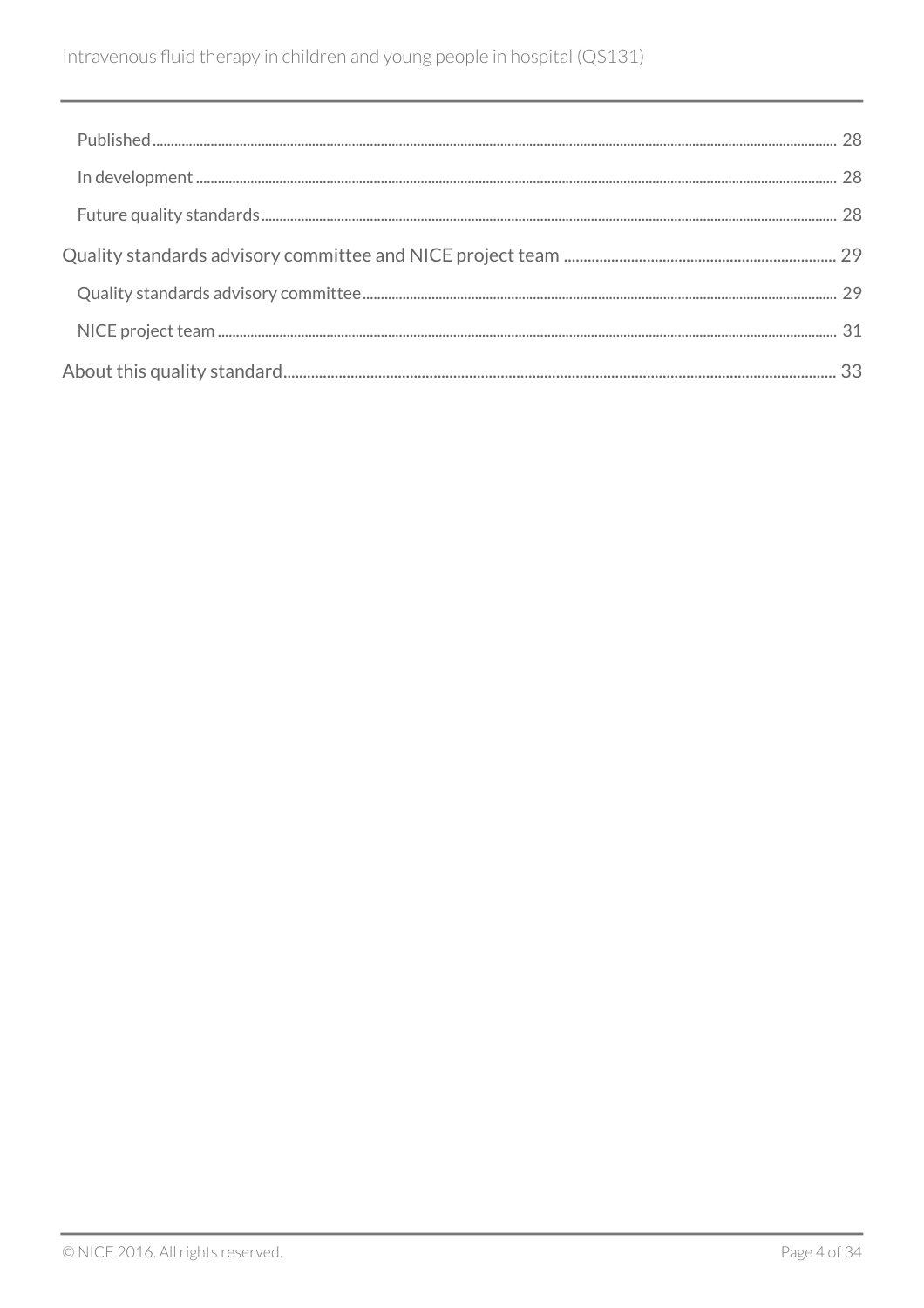This standard is based on NG29.

This standard should be read in conjunction with QS125, QS122, QS66, QS64 and QS19.

# <span id="page-4-0"></span>**Introduction**

This quality standard covers the management of intravenous (IV) fluids in term neonates (babies born at term or born prematurely with a corrected age of term or more), children and young people under 16 years. It covers IV fluids used for a range of conditions and in different hospital settings. It does not cover term neonates, children and young people with condition-specific IV fluid needs, because they are under the care of specialists due to their specific needs. For more information see the IV [fluid therapy in children and young people in hospital topic overview.](https://www.nice.org.uk/guidance/qs131/documents)

NICE quality standard 66 for  $\underline{IV}$  [fluid therapy in adults in hospital](http://www.nice.org.uk/guidance/qs66) covers young people and adults aged 16 and over.

### <span id="page-4-1"></span>*Why this quality standard is needed*

A correct fluid and electrolyte balance is essential to maintain normal physiological function. Term neonates, children and young people may need IV fluids for a number of reasons to maintain this balance:

- Routine maintenance: to correct or maintain the fluid and electrolyte balance when term neonates, children and young people are not able to maintain their normal fluid needs by eating and drinking.
- Fluid replacement: to replace red blood cells, plasma, water or electrolytes beyond the usual losses in urine, stools and sweat. These losses can come from burns, diarrhoea, vomiting or leakage of fluid into the interstitial space. In these cases, the aim is to rebalance and redistribute fluids and ensure the correct levels of electrolytes.
- Fluid resuscitation: to rapidly expand blood volume, restore or maintain blood flow to the organs can be a lifesaving intervention. IV fluid resuscitation is commonly used in term neonates, children and young people undergoing major surgery, to treat sepsis, and after severe trauma.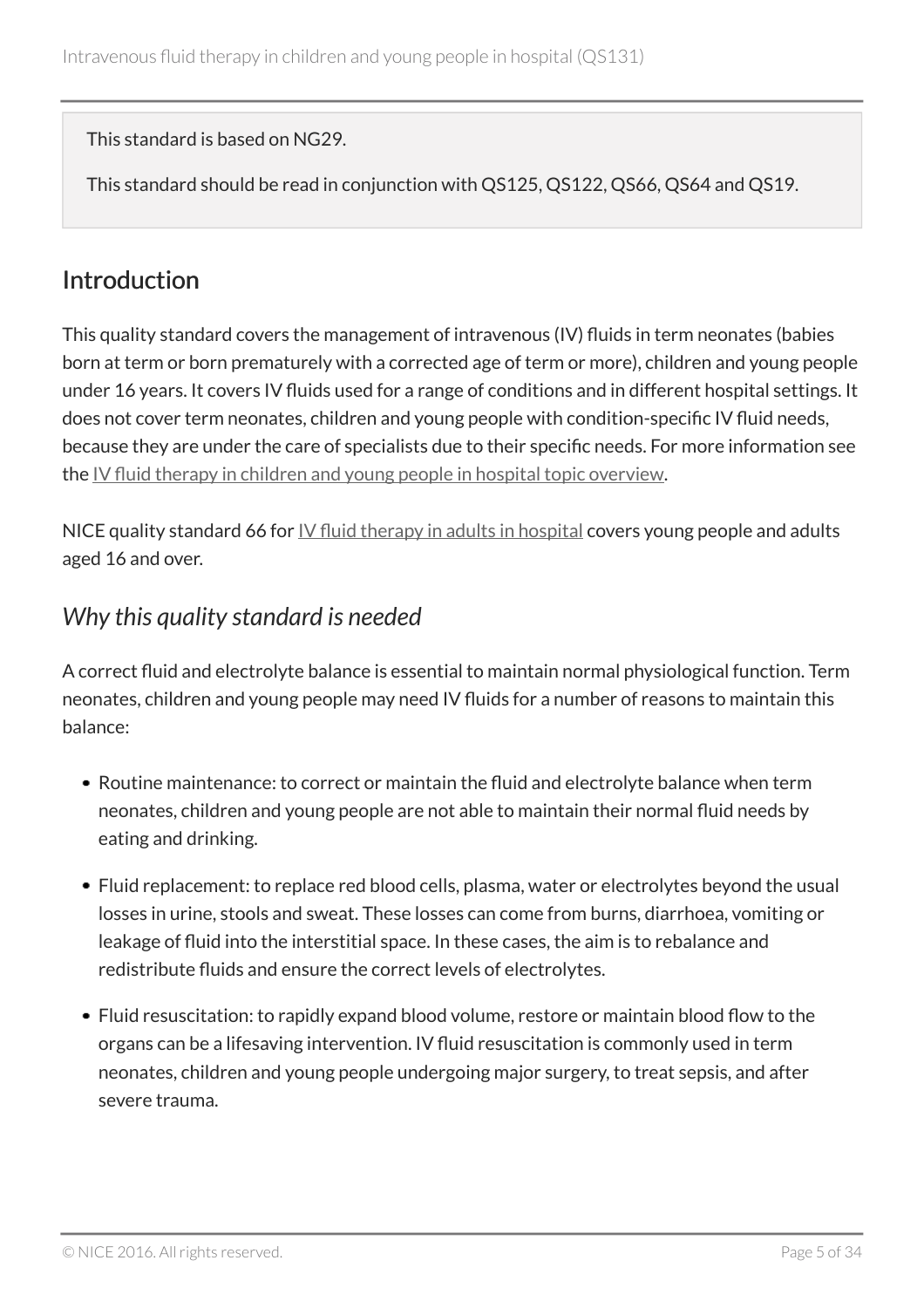When IV fluid therapy is needed for routine maintenance, fluid replacement or fluid resuscitation, it is vital that the correct composition, volume and timing of IV fluid therapy are used. Different types of IV fluids are appropriate for different situations.

Errors in prescribing or administering IV fluids can result in adverse events caused by inadequate or excessive provision. These events include abnormalities in plasma electrolytes and glucose (hyponatraemia [decreased sodium in the blood; defined as plasma sodium less than 135 mmol/ litre] and hypernatraemia [increased sodium in the blood; defined as plasma sodium greater than 145 mmol/litre]) and clinical consequences such as hypovolaemia (decreased blood volume) and poor organ perfusion (lack of blood circulating through the organs), hypervolaemia (increased blood volume), cerebral oedema (brain swelling) and heart failure. Failure to correct imbalances and deliver correct fluids can have a significant impact on morbidity and mortality.

The quality standard is expected to contribute to improvements in the following outcomes:

- patient safety incidents resulting from errors in IV fluid therapy
- length of hospital stay
- children's and young peoples' experience of inpatient services
- mortality resulting from errors in IV fluid therapy.

### <span id="page-5-0"></span>*How this quality standard supports delivery of outcome frameworks*

NICE quality standards are a concise set of prioritised statements designed to drive measurable improvements in the 3 dimensions of quality – safety, experience and effectiveness of care – for a particular area of health or care. They are derived from high-quality guidance, such as that from NICE or other sources accredited by NICE. This quality standard, in conjunction with the guidance on which it is based, should contribute to the improvements outlined in the following 2 outcome frameworks published by the Department of Health:

- NHS outcomes framework 2016-17
- [Public health outcomes framework for England 2016–19.](https://www.gov.uk/government/consultations/reviewing-the-indicators-in-the-public-health-outcome-framework)

Tables 1 and 2 show the outcomes, overarching indicators and improvement areas from the frameworks that the quality standard could contribute to achieving.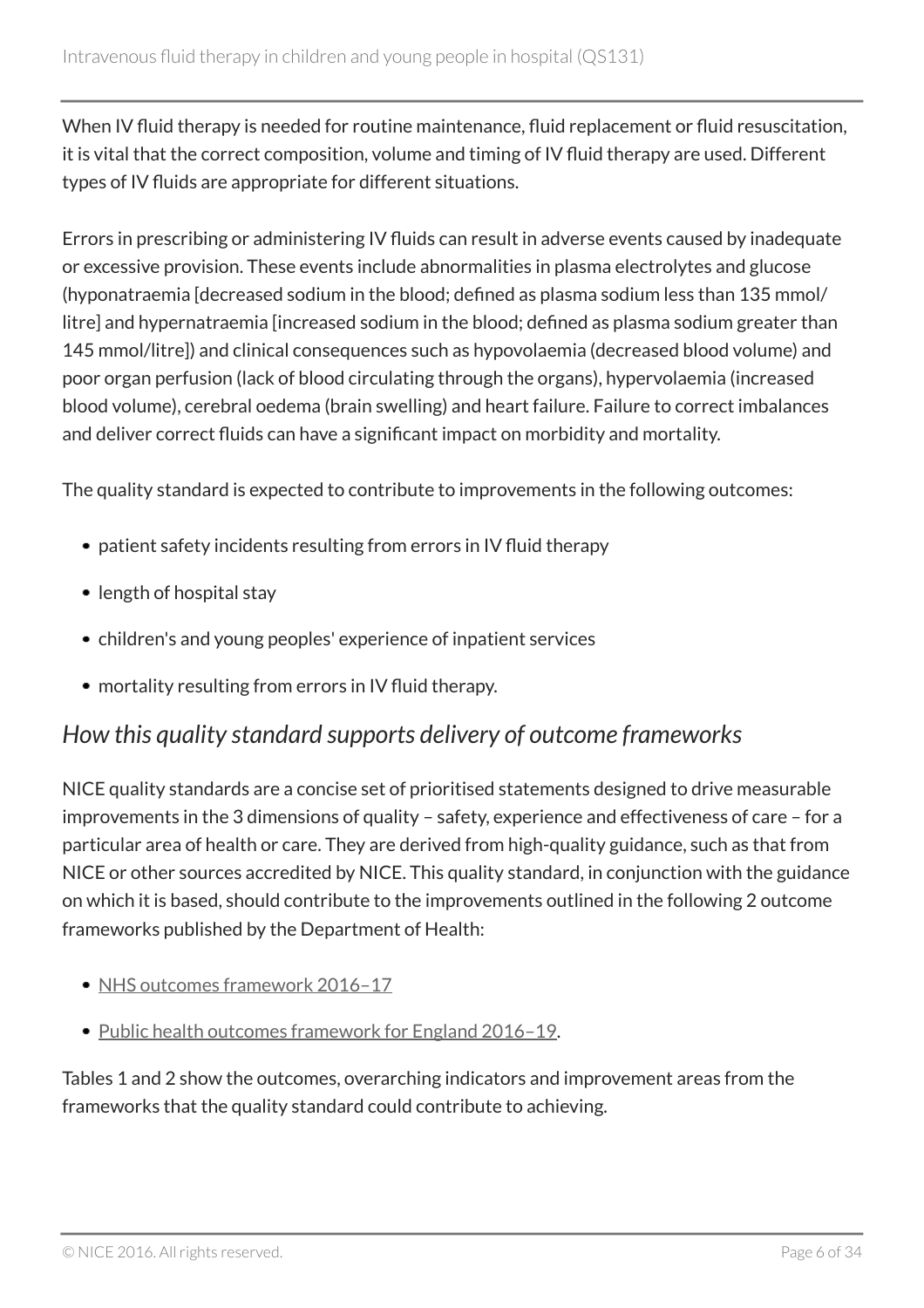### Table 1 NHS outcomes framework 2016-17

| Domain                                                                                               | Overarching indicators and improvement<br>areas                                                                                                                                                                                                                                     |
|------------------------------------------------------------------------------------------------------|-------------------------------------------------------------------------------------------------------------------------------------------------------------------------------------------------------------------------------------------------------------------------------------|
| 1 Preventing people from dying prematurely                                                           | <b>Overarching indicators</b><br>1a Potential Years of Life Lost (PYLL) from<br>causes considered amenable to healthcare<br>ii Children and young people<br>1c Neonatal mortality and stillbirths<br>Improvement areas<br>Reducing mortality in children<br>1.6 i Infant mortality* |
| 4 Ensuring that people have a positive<br>experience of care                                         | <b>Overarching indicators</b><br>4b Patient experience of hospital care<br><b>Improvement areas</b><br>Improving children and young people's<br>experience of healthcare<br>4.8 Children and young people's experience of<br>inpatient services                                     |
| 5 Treating and caring for people in a safe<br>environment and protecting them from<br>avoidable harm | <b>Overarching indicators</b><br>5a Deaths attributable to problems in<br>healthcare<br>5b Severe harm attributable to problems in<br>healthcare<br><b>Improvement areas</b><br>Improving the culture of safety reporting<br>5.6 Patient safety incidents reported                  |
| Alignment with Public health outcomes framework<br>* Indicator is shared                             |                                                                                                                                                                                                                                                                                     |

Indicators in italics in development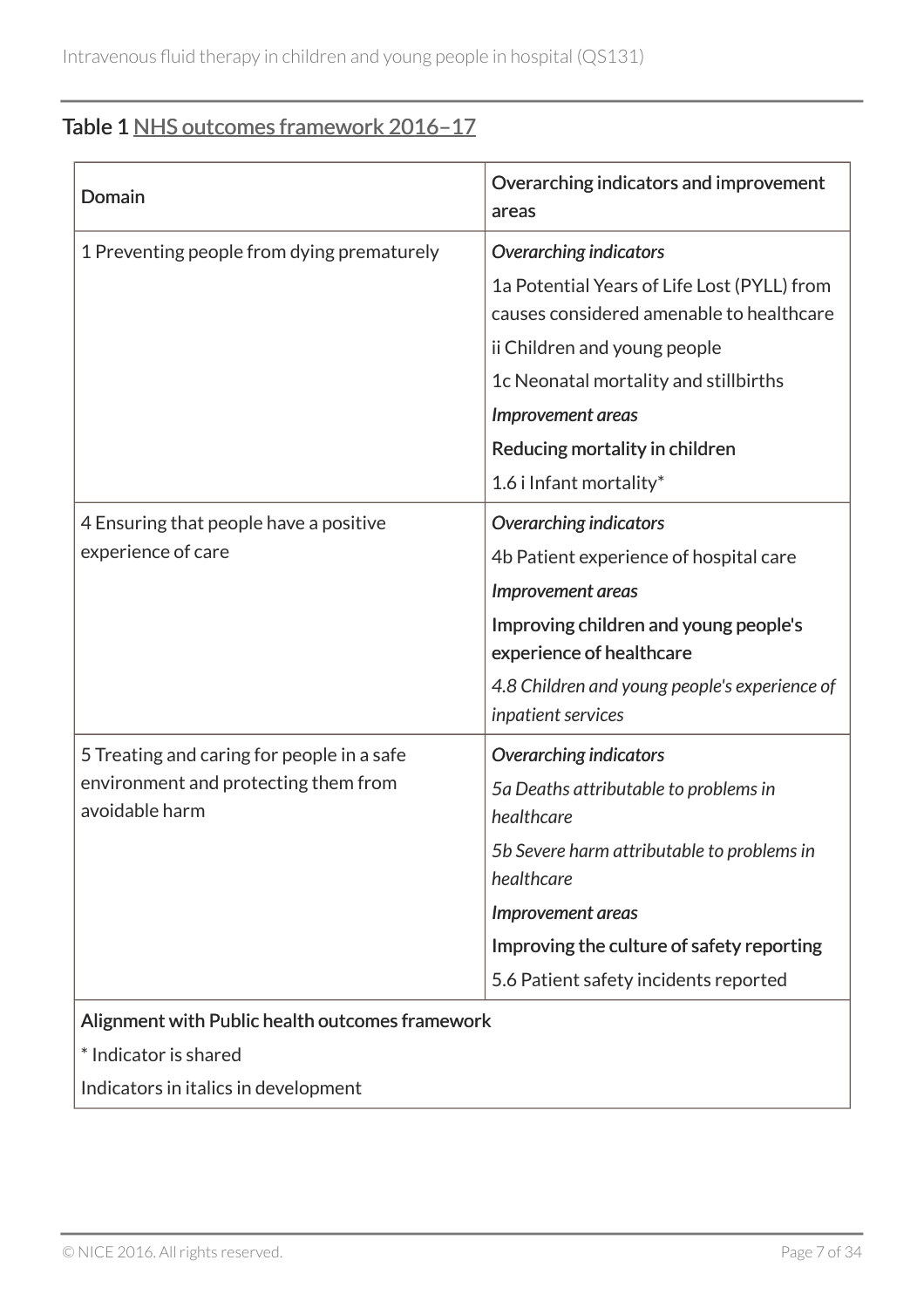| Domain                                                              | <b>Objectives and indicators</b>                                                                                                                                                                                                                                            |  |
|---------------------------------------------------------------------|-----------------------------------------------------------------------------------------------------------------------------------------------------------------------------------------------------------------------------------------------------------------------------|--|
| 4 Healthcare public health<br>and preventing premature<br>mortality | <b>Objective</b><br>Reduced numbers of people living with preventable ill health<br>and people dying prematurely, whilst reducing the gap between<br>communities<br><b>Indicators</b><br>4.01 Infant mortality*<br>4.03 Mortality rate from causes considered preventable** |  |
| Alignment with NHS outcomes framework                               |                                                                                                                                                                                                                                                                             |  |
| * Indicator is shared                                               |                                                                                                                                                                                                                                                                             |  |
| ** Indicator is complementary                                       |                                                                                                                                                                                                                                                                             |  |

#### Table 2 [Public health outcomes framework for England 2016–19](https://www.gov.uk/government/consultations/reviewing-the-indicators-in-the-public-health-outcome-framework)

# <span id="page-7-0"></span>*Safety and people's experience of care*

Ensuring that care is safe and that people have a positive experience of care is vital in a high-quality service. It is important to consider these factors when planning and delivering services relevant to IV fluid therapy in term neonates, children and young people in hospital.

# <span id="page-7-1"></span>*Coordinated services*

The quality standard for IV fluid therapy in term neonates, children and young people in hospital specifies that services should be commissioned from and coordinated across all relevant agencies encompassing the whole care pathway. A person-centred, integrated approach to providing services is fundamental to delivering high-quality care to term neonates, children and young people receiving IV fluid therapy.

The Health and Social Care Act 2012 sets out a clear expectation that the care system should consider NICE quality standards in planning and delivering services, as part of a general duty to secure continuous improvement in quality. Commissioners and providers of health and social care should refer to the library of NICE quality standards when designing high-quality services. Other quality standards that should also be considered when choosing, commissioning or providing a high-quality service for IV fluid therapy in term neonates, children and young people in hospital are listed in [related NICE quality standards](#page-27-0).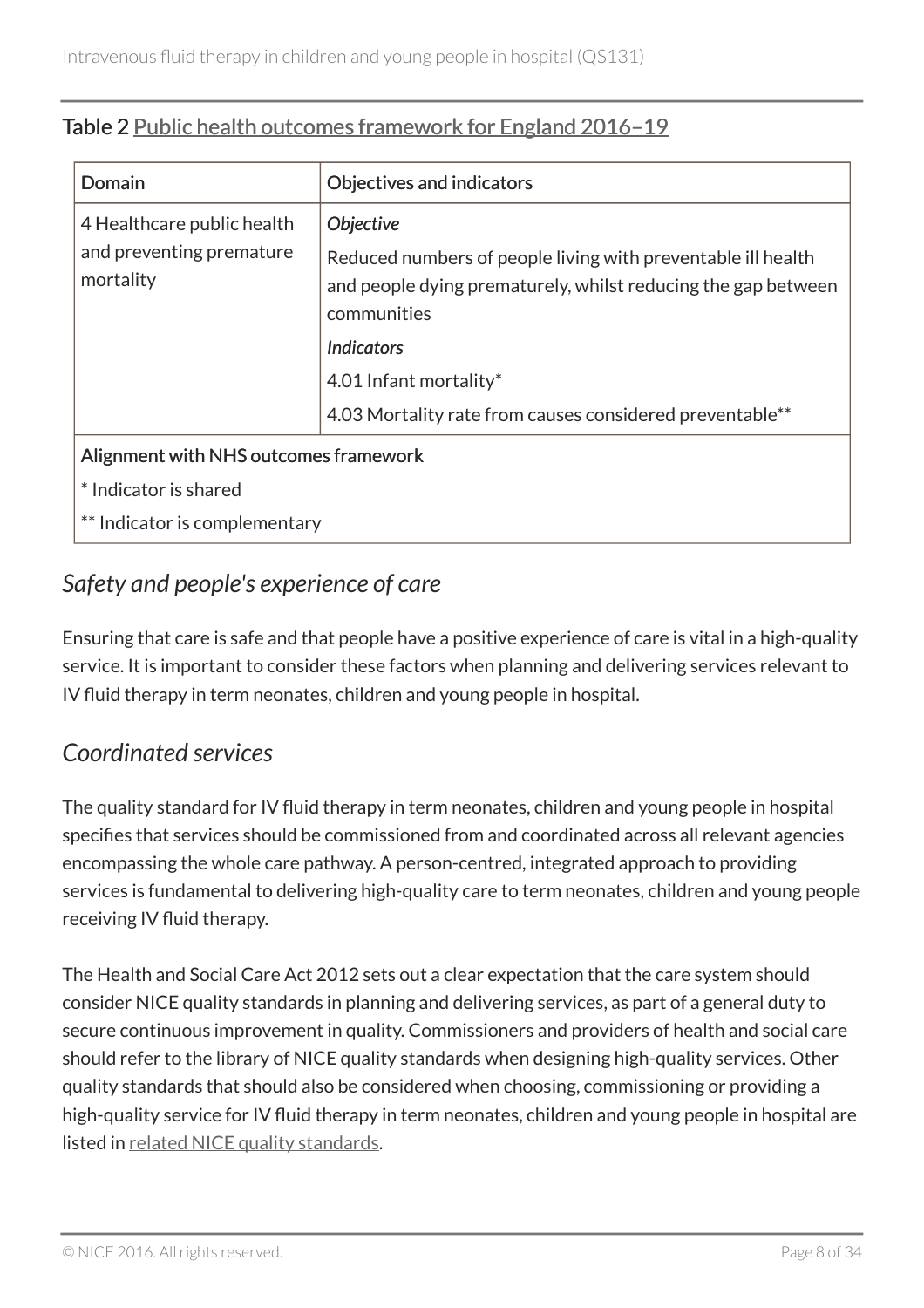#### Training and competencies

The quality standard should be read in the context of national and local guidelines on training and competencies. All healthcare professionals involved in assessing, caring for and treating term neonates, children and young people receiving IV fluid therapy should have sufficient and appropriate training and competencies to deliver the actions and interventions described in the quality standard. Quality statements on staff training and competency are not usually included in quality standards. However, recommendations in the development source on specific types of training for the topic that exceed standard professional training are considered during quality statement development.

#### Role of families and carers

Quality standards recognise the important role families and carers have in supporting term neonates, children and young people receiving IV fluid therapy. If appropriate, healthcare professionals should ensure that family members and carers are involved in the decision-making process about investigations, treatment and care.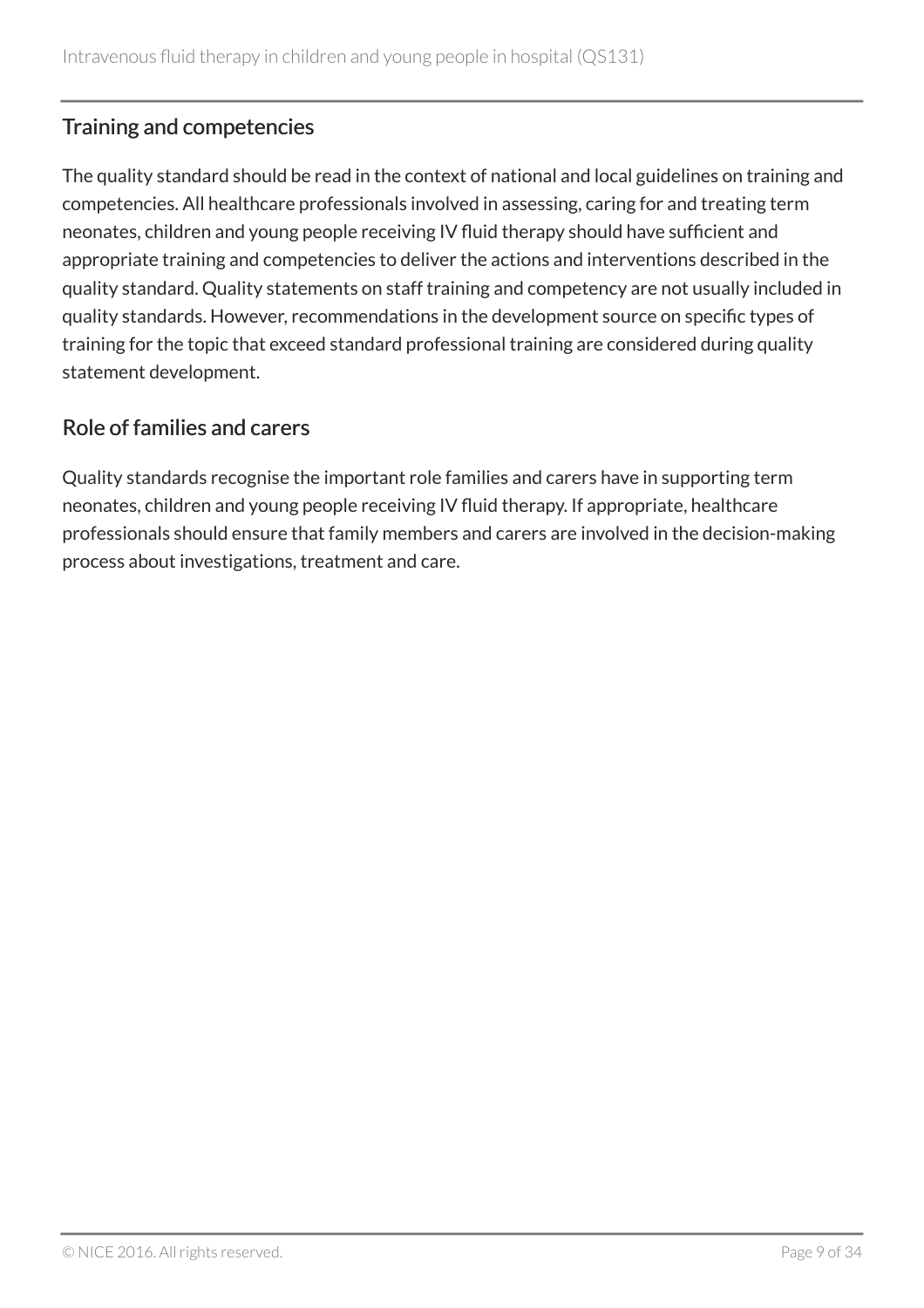# <span id="page-9-0"></span>List of quality statements

[Statement 1](#page-10-0). Term neonates, children and young people receiving intravenous (IV) fluid therapy have their plasma electrolyte concentrations and blood glucose measured when starting IV fluids and then at least every 24 hours.

[Statement 2](#page-13-0). Term neonates, children and young people receiving IV fluid therapy have their fluid balance assessed when starting IV fluids and then at least every 12 hours.

[Statement 3](#page-16-0). Term neonates, children and young people are not given hypotonic fluids or glucosecontaining fluids for IV fluid resuscitation.

[Statement 4](#page-19-0). Term neonates, children and young people receiving IV fluids for routine maintenance are not given hypotonic fluids as the initial fluid.

[Statement 5](#page-22-0). Hospitals have an IV fluids lead who has overall responsibility for training, clinical governance, audit and review of IV fluid prescribing, and patient outcomes.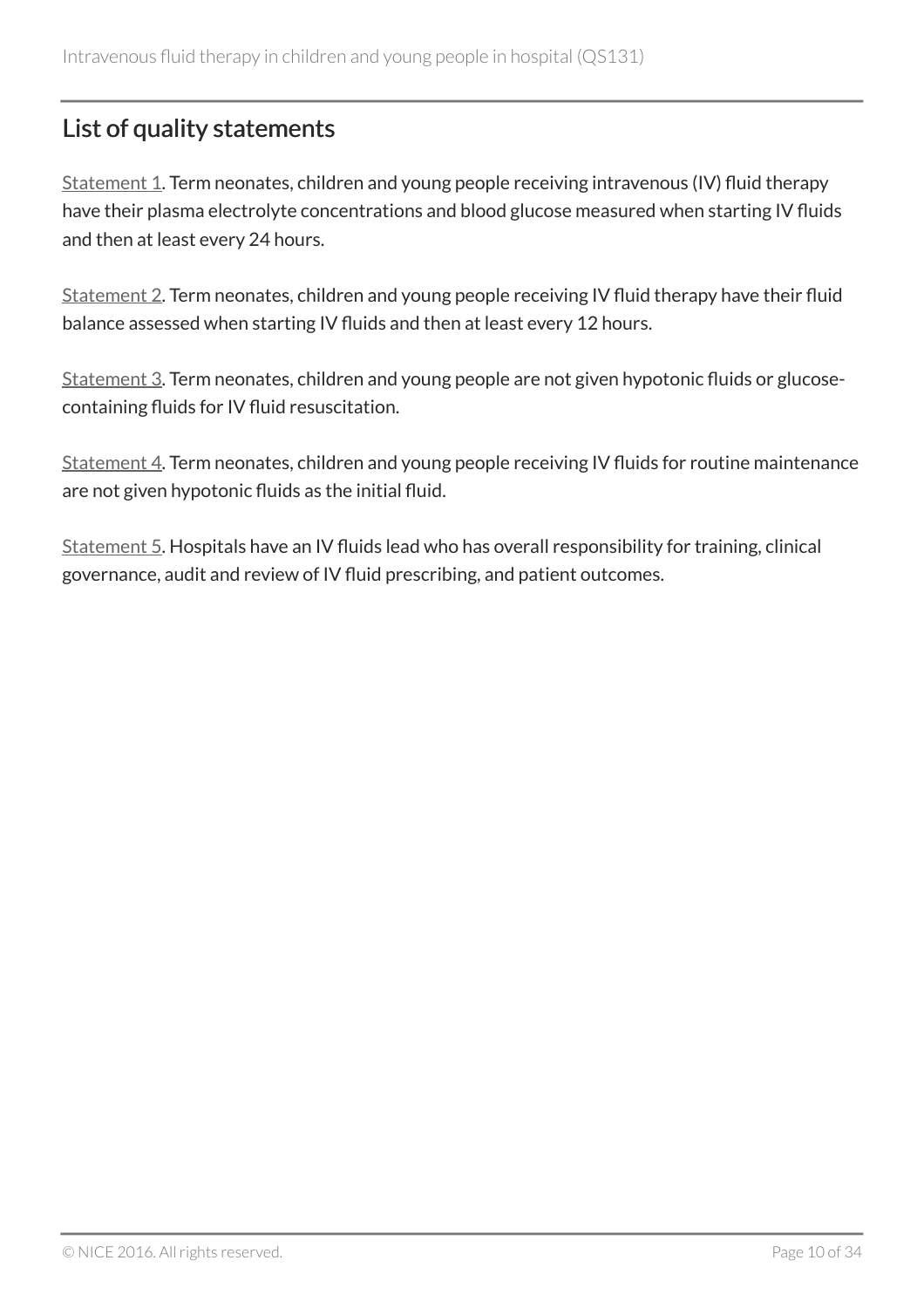# <span id="page-10-0"></span>Quality statement 1: Measuring plasma electrolyte concentration and blood glucose

### <span id="page-10-1"></span>*Quality statement*

Term neonates, children and young people receiving intravenous (IV) fluid therapy have their plasma electrolyte concentrations and blood glucose measured when starting IV fluids and then at least every 24 hours.

### <span id="page-10-2"></span>*Rationale*

Continual assessment and monitoring of IV fluid, plasma electrolyte and blood glucose needs is important to ensure term neonates, children and young people maintain a correct fluid and electrolyte balance to reduce the risk of adverse events. As part of this, measuring and documenting patients' plasma electrolyte concentrations and blood glucose, initially and then every 24 hours, ensures that the correct type (that is, concentration of sodium and glucose) of IV fluid is prescribed. Documenting this, ideally on a standardised chart, helps healthcare professionals assess patients' fluid and electrolyte needs, prescribe and administer IV fluids, and monitor patient response. It is also helpful for healthcare professionals when patients are moved between or within hospitals.

### <span id="page-10-3"></span>*Quality measures*

#### Structure

Evidence of local arrangements to ensure that term neonates, children and young people receiving IV fluid therapy have their plasma electrolyte concentrations and blood glucose measured when starting IV fluids and then at least every 24 hours.

*Data source:* Local data collection.

#### Process

a) Proportion of term neonates, children and young people starting IV fluid therapy who have their plasma electrolyte concentrations and blood glucose measured.

Numerator – the number in the denominator who have their plasma electrolyte concentrations and blood glucose measured.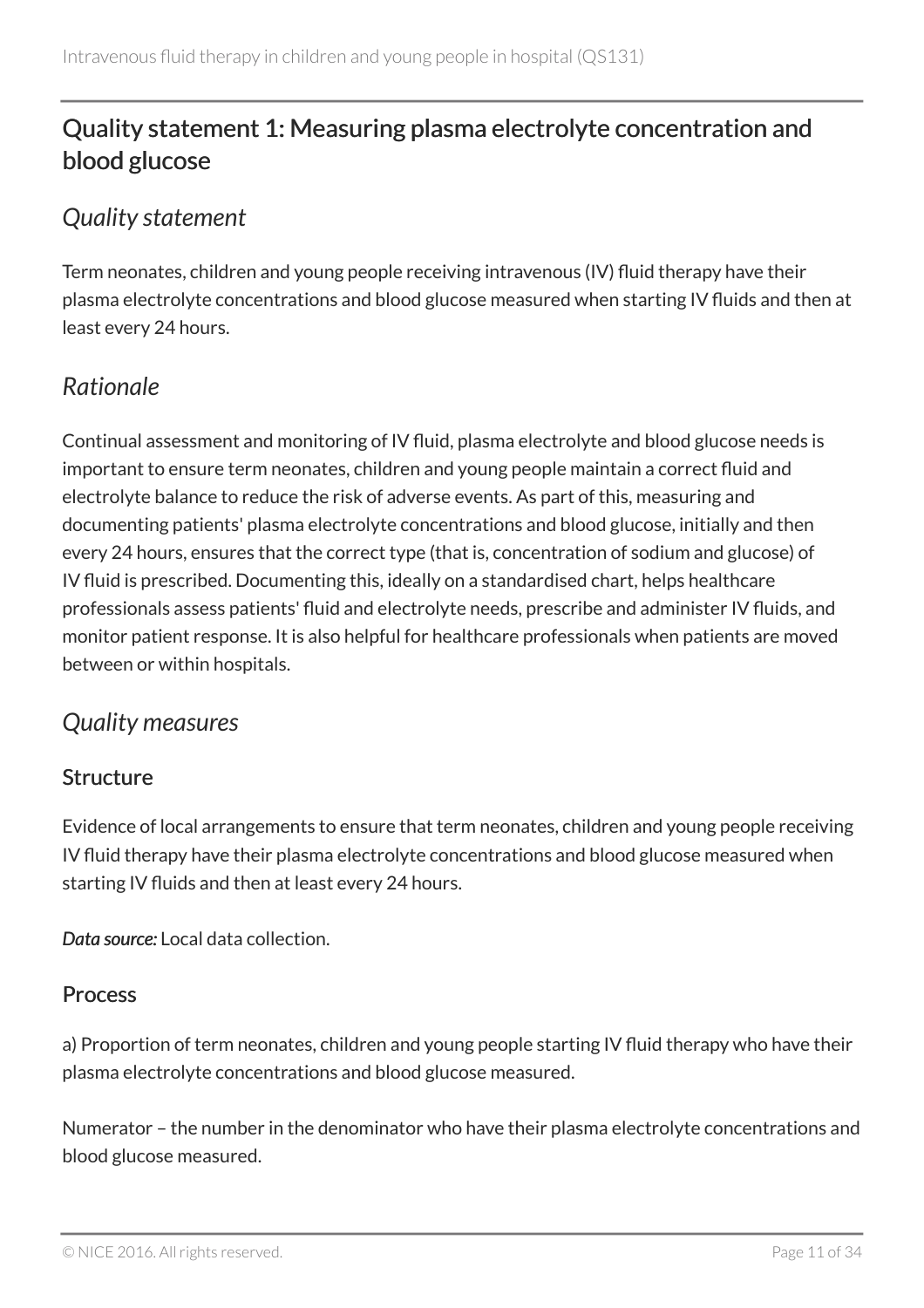Denominator – the number of term neonates, children and young people starting IV fluid therapy.

*Data source:* Local data collection.

b) Proportion of term neonates, children and young people receiving IV fluid therapy who have their plasma electrolyte concentrations and blood glucose measured every 24 hours or less from the start of IV fluids.

Numerator – the number in the denominator who have their plasma electrolyte concentrations and blood glucose measured every 24 hours or less from the start of IV fluids.

Denominator – the number of term neonates, children and young people receiving IV fluid therapy.

*Data source:* Local data collection.

#### Outcome

Patient safety incidents resulting from errors in IV fluid therapy in term neonates, children and young people.

*Data source:* Local data collection.

### <span id="page-11-0"></span>*What the quality statement means for service providers, healthcare professionals and commissioners*

Service providers (hospitals) ensure that systems are in place for term neonates, children and young people to have their plasma electrolyte concentrations and blood glucose status measured and documented when starting IV fluids and then at least every 24 hours.

Healthcare professionals (such as hospital doctors and nurse practitioners) ensure that they measure and document plasma electrolyte concentrations and blood glucose in term neonates, children and young people when starting IV fluids and then at least every 24 hours.

Commissioners (such as clinical commissioning groups and NHS England) ensure that they commission services in which term neonates, children and young people have their plasma electrolyte concentrations and blood glucose measured and documented when starting IV fluids and then at least every 24 hours. A standardised fluid balance chart should be agreed to help staff assess patients' plasma electrolyte and blood glucose status, prescribe and administer IV fluids,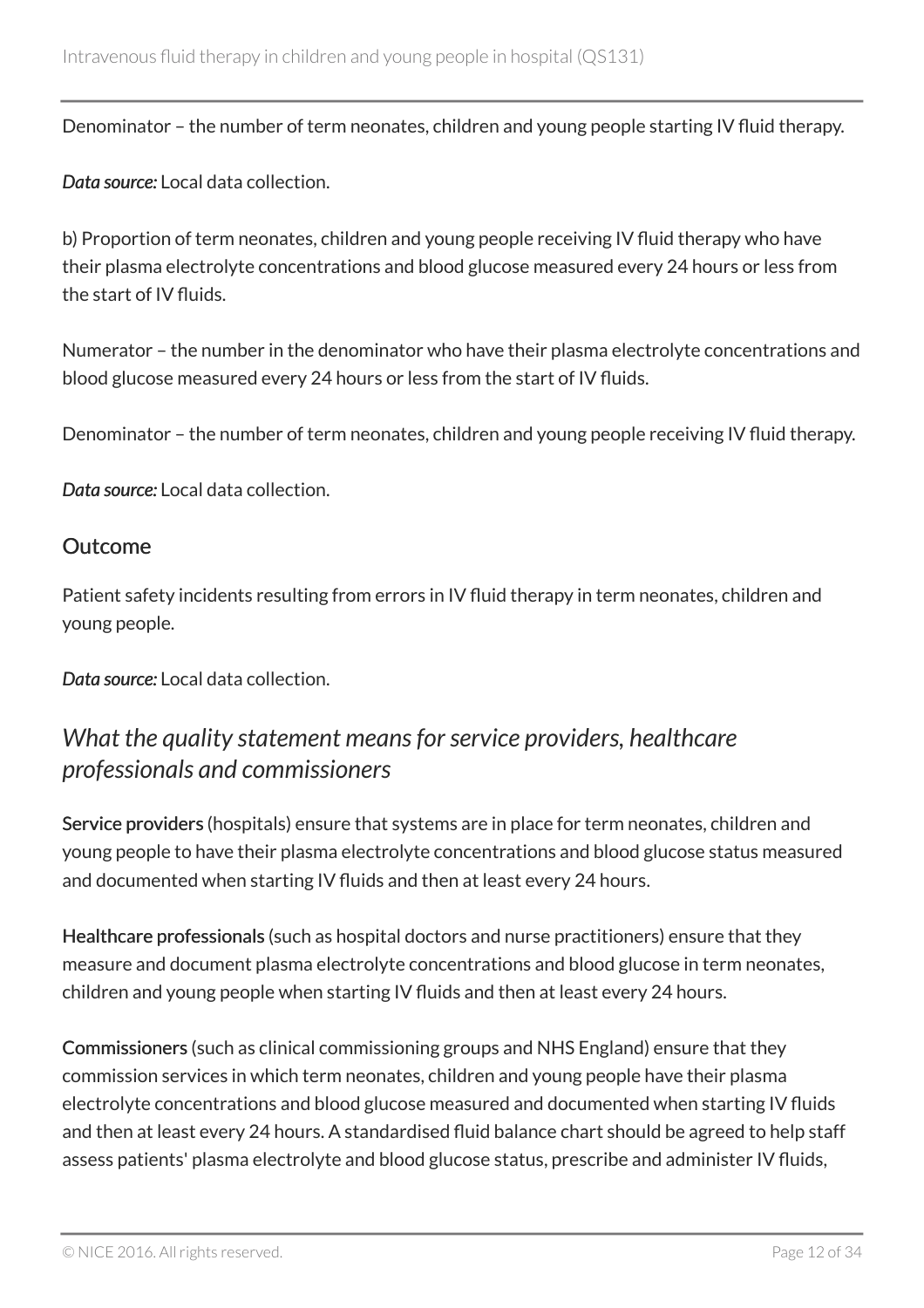monitor patient response and help staff when patients move between hospitals and between hospital departments.

### <span id="page-12-0"></span>*What the quality statement means for patients, service users and carers*

Term neonates (babies born at full term), children and young people have blood tests when they start IV fluid therapy to decide the type of IV fluid they need, and then again at least every 24 hours to ensure that they continue to receive the right type of IV fluid. The blood tests are to find out the levels of salt and sugar in the blood. All the information is recorded on a chart in their medical notes. Intravenous fluids (usually shortened to 'IV' fluids) are liquids given to replace water, sugar and salt that a person might need if they are ill or having an operation, and can't eat or drink as they would normally. IV fluids are given straight into a vein through a drip.

### <span id="page-12-1"></span>*Source guidance*

• [Intravenous fluid therapy in children and young people in hospital](http://www.nice.org.uk/guidance/ng29) (NICE guideline NG29) recommendations 1.2.4 and 1.2.5

### <span id="page-12-2"></span>*Definitions of terms used in this quality statement*

#### Plasma electrolyte and blood glucose status

Both sodium and glucose should be measured as part of this assessment. This assessment should not routinely take place before elective surgery unless there is a need to do so, based on the child's medical condition or type of surgery.

[NICE guideline on [intravenous fluid therapy in children and young people in hospital,](http://www.nice.org.uk/guidance/ng29) recommendations 1.2.4, 1.2.5 and 1.4.5]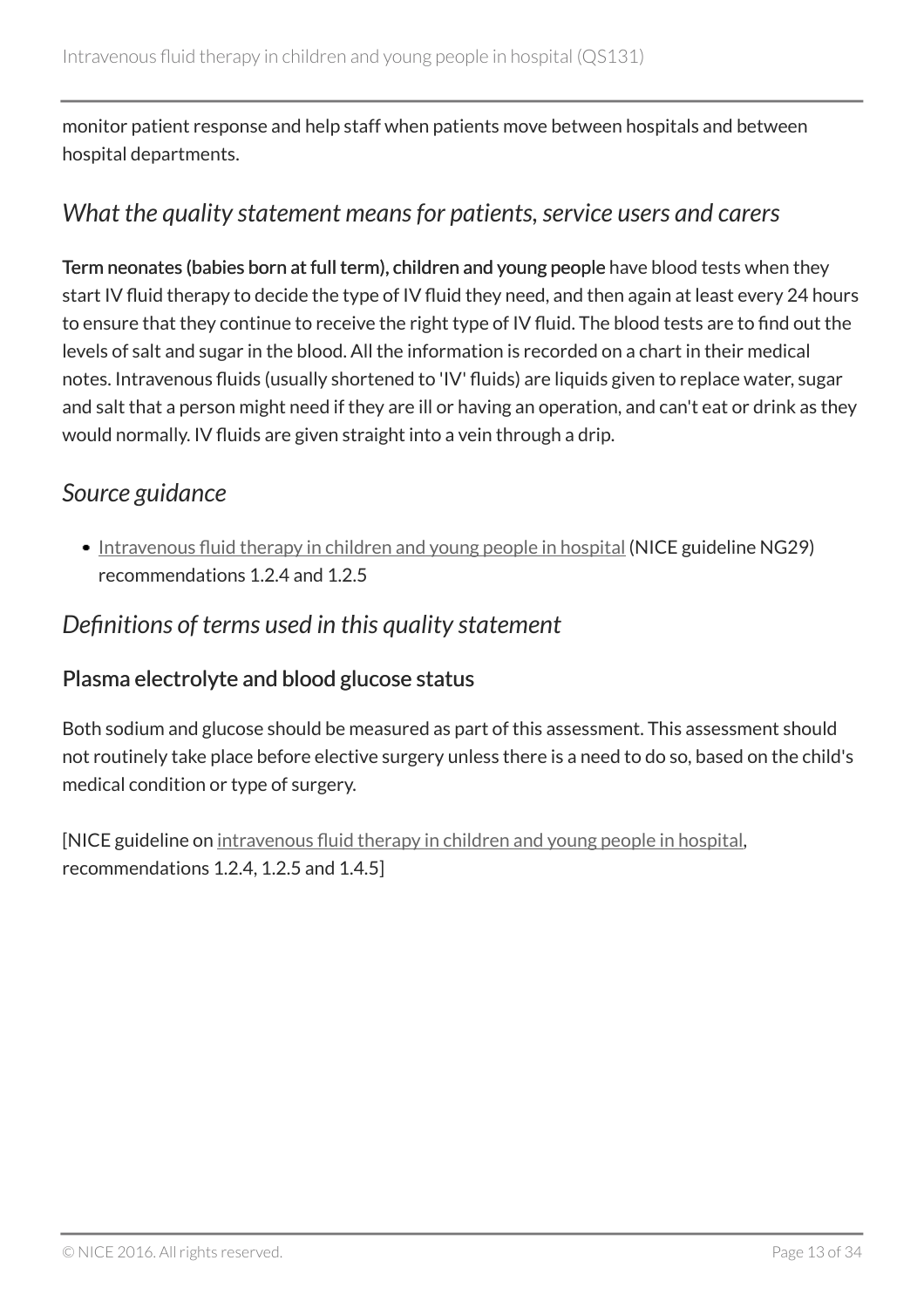# <span id="page-13-0"></span>Quality statement 2: Assessment of fluid balance

# <span id="page-13-1"></span>*Quality statement*

Term neonates, children and young people receiving intravenous (IV) fluid therapy have their fluid balance assessed when starting IV fluids and then at least every 12 hours.

### <span id="page-13-2"></span>*Rationale*

Continual assessment and monitoring of IV fluid, plasma electrolyte and blood glucose needs is important to ensure term neonates, children and young people maintain a correct fluid and electrolyte balance to reduce the risk of adverse events. As part of this, assessing and documenting patients' fluid balance, initially and then every 12 hours, ensures that the correct amount of IV fluid is prescribed. Documenting this, ideally on a standardised chart, helps healthcare professionals assess patients' fluid and electrolyte needs, prescribe and administer IV fluids, and monitor patient response. It is also helpful for healthcare professionals when patients are moved between or within hospitals.

### <span id="page-13-3"></span>*Quality measures*

#### **Structure**

Evidence of local arrangements to ensure that term neonates, children and young people receiving IV fluid therapy have their fluid balance assessed when starting IV fluids and then at least every 12 hours.

*Data source:* Local data collection.

#### Process

a) Proportion of term neonates, children and young people starting IV fluid therapy who have their fluid balance assessed.

Numerator – the number in the denominator who have their fluid balance assessed.

Denominator – the number of term neonates, children and young people starting IV fluid therapy.

*Data source:* Local data collection.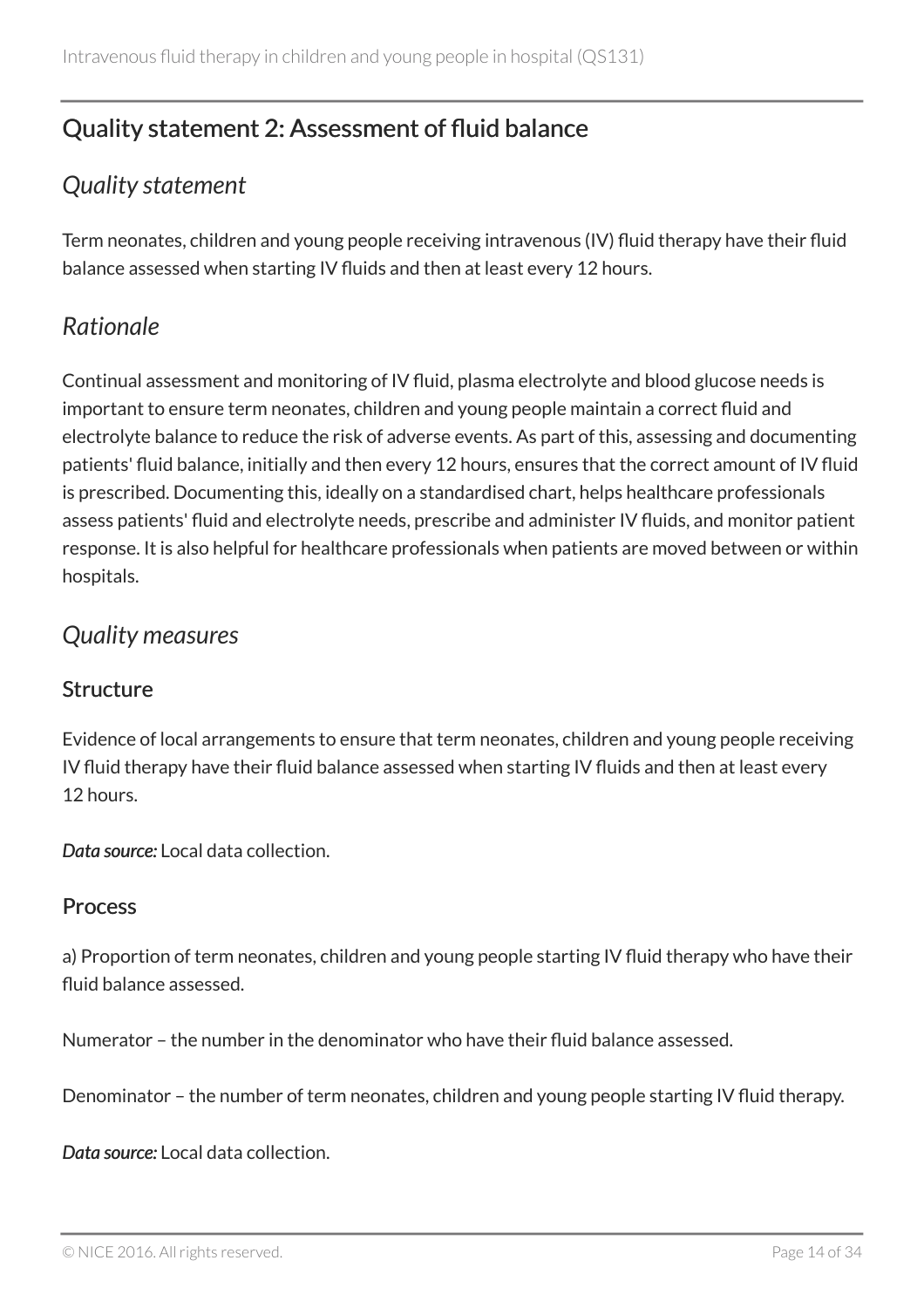b) Proportion of term neonates, children and young people receiving IV fluid therapy who have their fluid balance assessed every 12 hours or less from starting IV fluids.

Numerator – the number in the denominator who have their fluid balance assessed every 12 hours or less from starting IV fluids.

Denominator – the number of term neonates, children and young people receiving IV fluid therapy.

*Data source:* Local data collection.

#### **Outcome**

Patient safety incidents resulting from errors in IV fluid therapy in term neonates, children and young people.

*Data source:* Local data collection.

### <span id="page-14-0"></span>*What the quality statement means for service providers, healthcare professionals and commissioners*

Service providers (hospitals) ensure that systems are in place for term neonates, children and young people to have their fluid balance assessed and documented when starting IV fluids and then at least every 12 hours.

Healthcare professionals (such as hospital doctors and nurse practitioners) ensure that term neonates, children and young people have their fluid balance assessed and documented when they start IV fluids and then at least every 12 hours.

Commissioners (such as clinical commissioning groups and NHS England) ensure that they commission services in which term neonates, children and young people have their fluid balance assessed and documented when starting IV fluids and then at least every 12 hours. A standardised fluid balance chart should be agreed to help staff assess patients' fluid needs, prescribe and administer IV fluids, monitor patient response and help staff when patients move between hospitals and between hospital departments.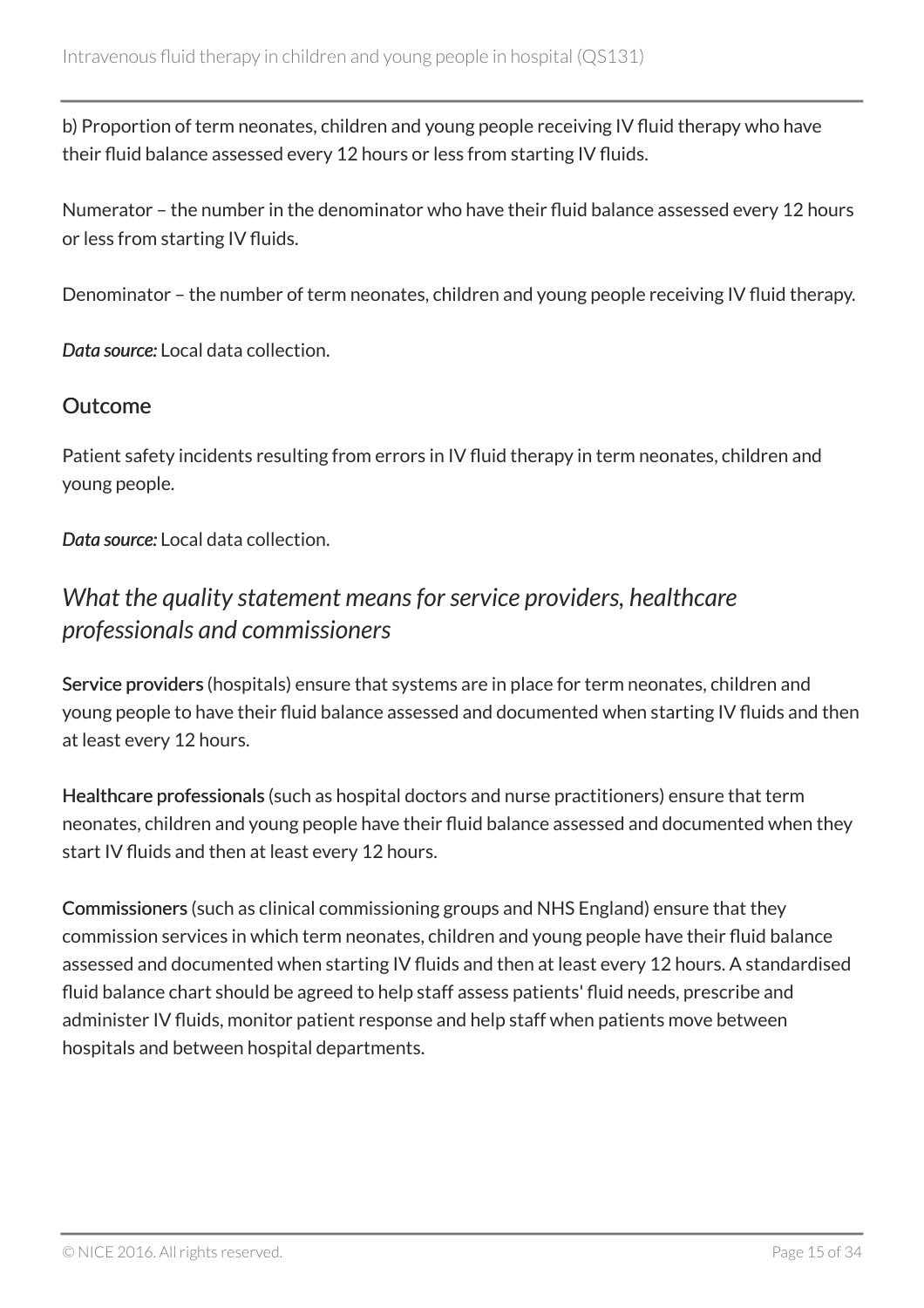### <span id="page-15-0"></span>*What the quality statement means for patients, service users and carers*

Term neonates (babies born at full term), children and young people have their fluid levels checked when they start IV fluid therapy to decide the amount of IV fluid they need, and then at least every 12 hours to ensure that they continue to receive the right amount of IV fluid. All the information is recorded on a chart in their medical notes. Intravenous fluids (usually shortened to 'IV' fluids) are liquids given to replace water, sugar and salt that a person might need if they are ill or having an operation, and can't eat or drink as they would normally. IV fluids are given straight into a vein through a drip.

### <span id="page-15-1"></span>*Source guidance*

• [Intravenous fluid therapy in children and young people in hospital](http://www.nice.org.uk/guidance/ng29) (NICE guideline NG29) recommendation 1.2.3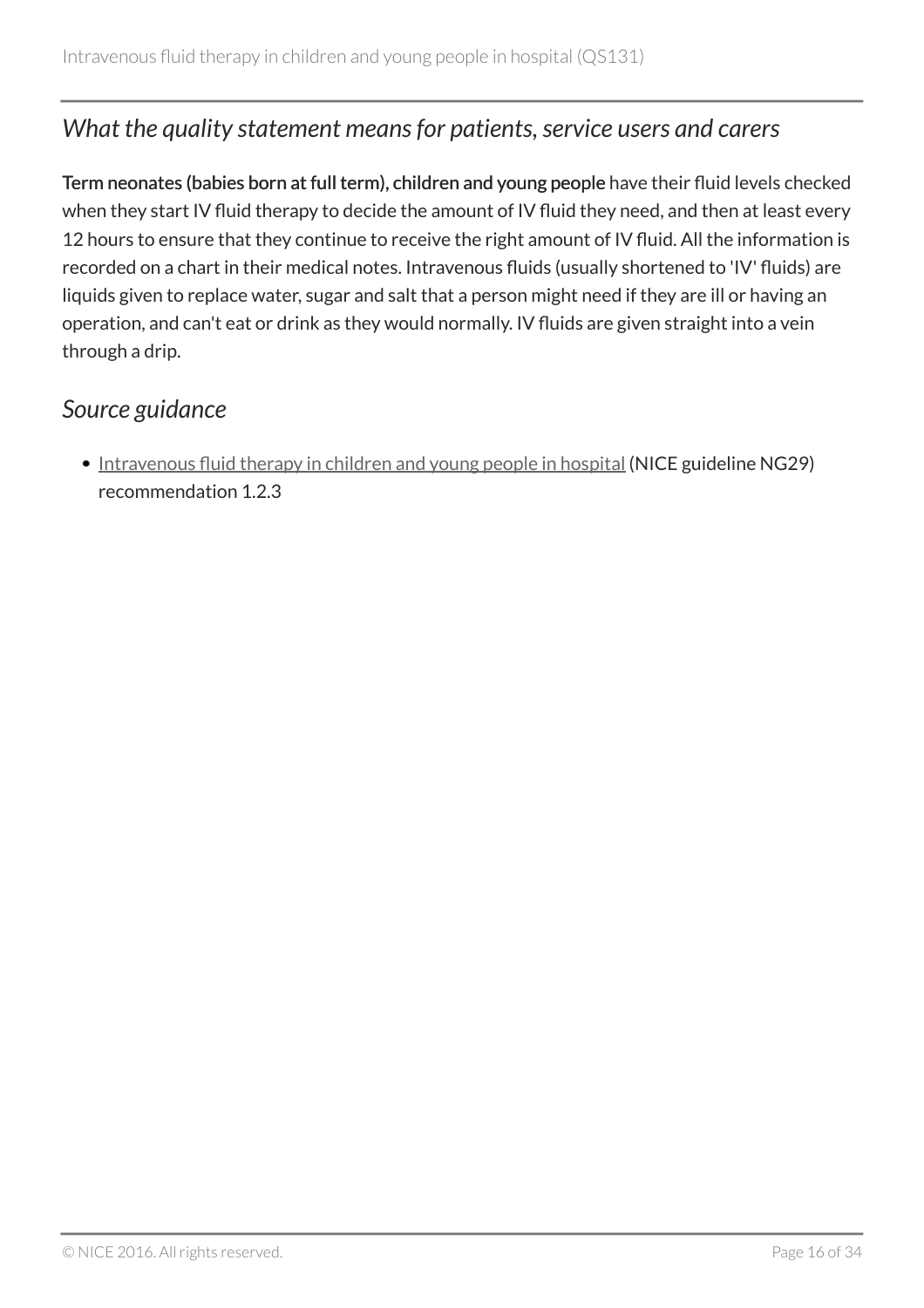# <span id="page-16-0"></span>Quality statement 3: Fluid type for intravenous (IV) fluid resuscitation

### <span id="page-16-1"></span>*Quality statement*

Term neonates, children and young people are not given hypotonic fluids or glucose-containing fluids for intravenous (IV) fluid resuscitation.

### <span id="page-16-2"></span>*Rationale*

There are safety concerns about the use of hypotonic IV fluids in term neonates, children and young people. They have been associated with the development of hyponatraemia (decreased sodium levels in the blood), which can increase the risk of developing brain swelling and neurological complications as a consequence of hyponatraemia. To avoid these adverse consequences, hypotonic IV fluids should not be given for fluid resuscitation.

Term neonates, children and young people should receive glucose-free crystalloids for fluid resuscitation because they are the safest option.

### <span id="page-16-3"></span>*Quality measures*

#### **Structure**

Evidence of local arrangements to ensure that term neonates, children and young people are not given hypotonic fluids or glucose-containing fluids for IV fluid resuscitation.

*Data source:* Local data collection.

#### Process

Proportion of term neonates, children and young people who are given hypotonic fluids or glucosecontaining fluids for IV fluid resuscitation.

Numerator – the number in the denominator who are given hypotonic fluids or glucose-containing fluids for IV fluid resuscitation.

Denominator – the number of term neonates, children and young people receiving IV fluid resuscitation.

*Data source:* Local data collection.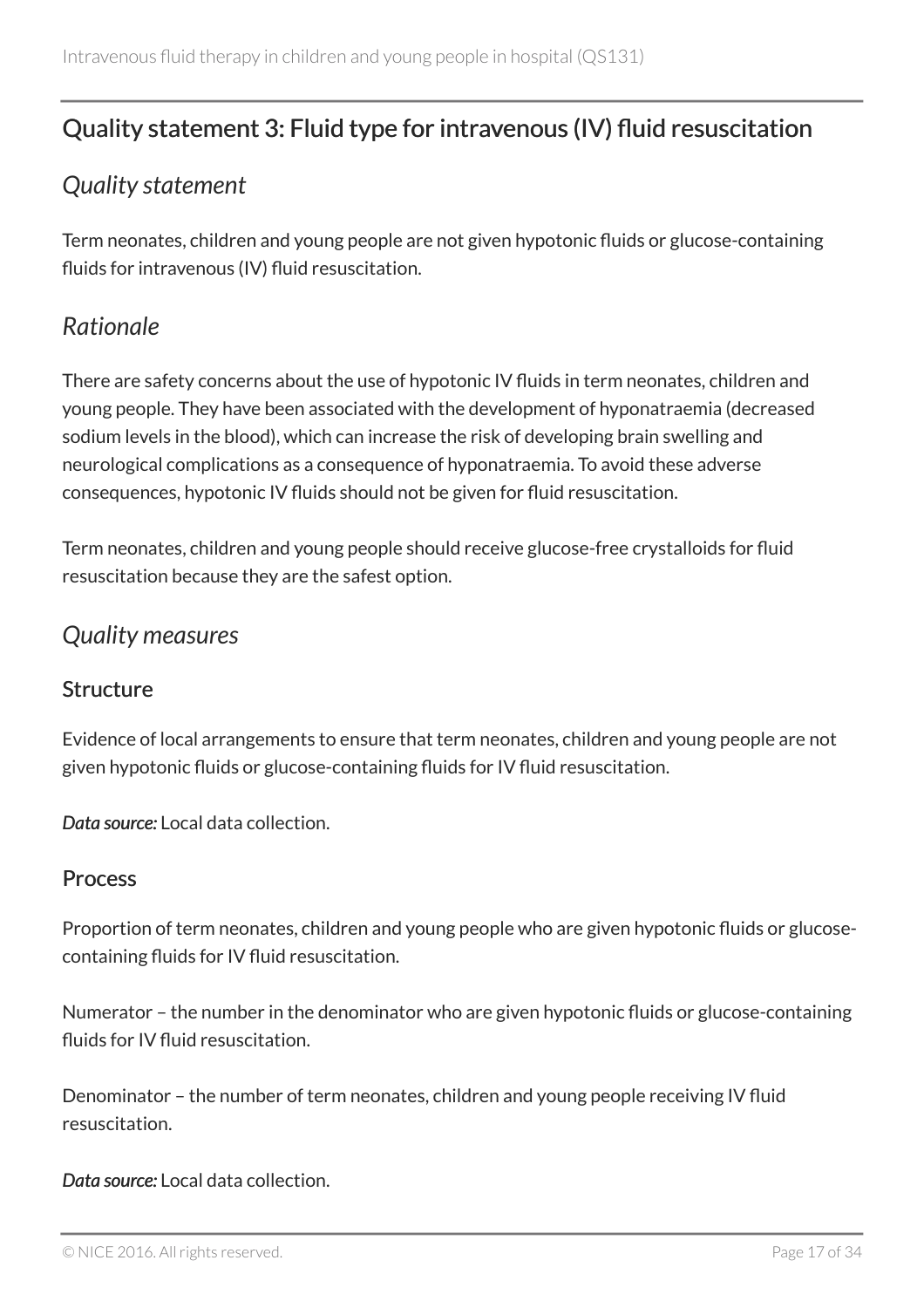#### Outcome

Incidence of hyponatraemia attributable to IV fluid therapy in term neonates, children and young people.

*Data source:*Local data collection.

### <span id="page-17-0"></span>*What the quality statement means for service providers, healthcare professionals and commissioners*

Service providers (hospitals) ensure that protocols are in place so that term neonates, children and young people are not given hypotonic fluids or glucose-containing fluids for IV fluid resuscitation.

Healthcare professionals (such as hospital doctors and nurse practitioners) do not give hypotonic fluids or glucose-containing fluids to term neonates, children and young people for IV fluid resuscitation.

Commissioners (such as clinical commissioning groups and NHS England) ensure that they commission services that do not give hypotonic fluids or glucose-containing fluids to term neonates, children and young people for IV fluid resuscitation.

### <span id="page-17-1"></span>*What the quality statement means for patients, service users and carers*

Term neonates (babies born at full term), children and young people receiving IV fluid therapy to replace lost fluids are not given a type of IV fluid called hypotonic fluid or fluids containing glucose when they start IV fluid therapy. Intravenous fluids (usually shortened to 'IV' fluids) are liquids given to replace water, sugar and salt that a person might need if they are ill or having an operation, and can't eat or drink as they would normally. IV fluids are given straight into a vein through a drip.

### <span id="page-17-2"></span>*Source guidance*

• [Intravenous fluid therapy in children and young people in hospital](http://www.nice.org.uk/guidance/ng29) (NICE guideline NG29) recommendations 1.3.1 and 1.3.2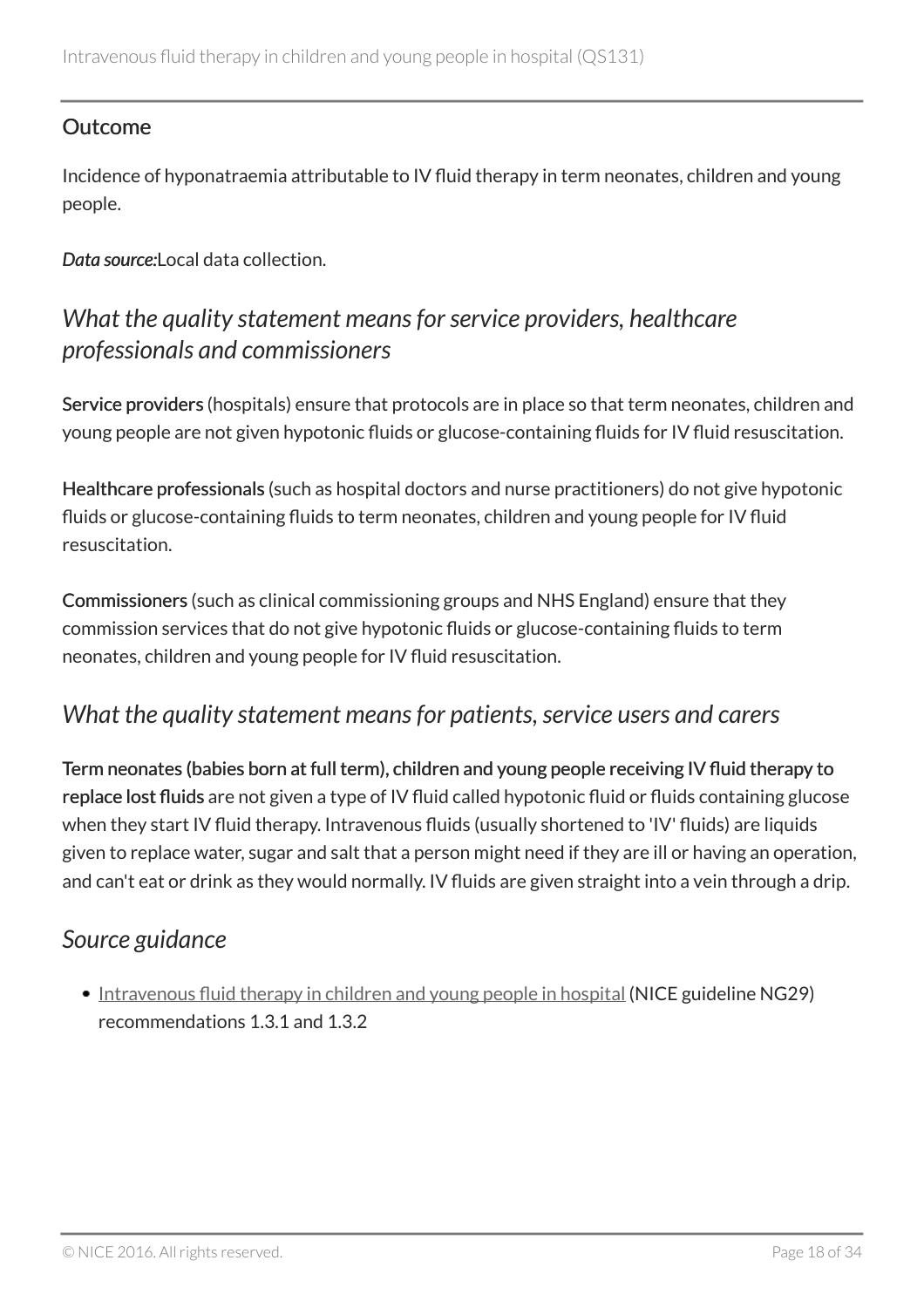# <span id="page-18-0"></span>*Definitions of terms used in this quality statement*

#### Hypotonic fluids

A hypotonic fluid is a solution with a lower concentration of electrolytes than body plasma. An example of a hypotonic fluid is 0.45% sodium chloride. Although some solutions are isomolar in vitro, they are hypotonic in vivo (for example 0.45% sodium chloride with 2.5% glucose). See NICE's guideline on [intravenous fluid therapy in children and young people in hospital](https://www.nice.org.uk/guidance/ng29/resources) for further examples of hypotonic and isotonic fluids.

#### Glucose-containing fluids

A glucose-containing fluid is either an isotonic or hypotonic fluid with glucose.

[Adapted from the NICE guideline on [intravenous fluid therapy in children and young people in](http://www.nice.org.uk/guidance/ng29) [hospital\]](http://www.nice.org.uk/guidance/ng29)

#### Fluid resuscitation

To rapidly expand blood volume, restore or maintain blood flow to the organs can be a lifesaving intervention. IV fluid resuscitation is commonly used in term neonates, children and young people undergoing major surgery, to treat sepsis, and after severe trauma.

[Adapted from the NICE guideline on [intravenous fluid therapy in children and young people in](http://www.nice.org.uk/guidance/ng29) [hospital\]](http://www.nice.org.uk/guidance/ng29)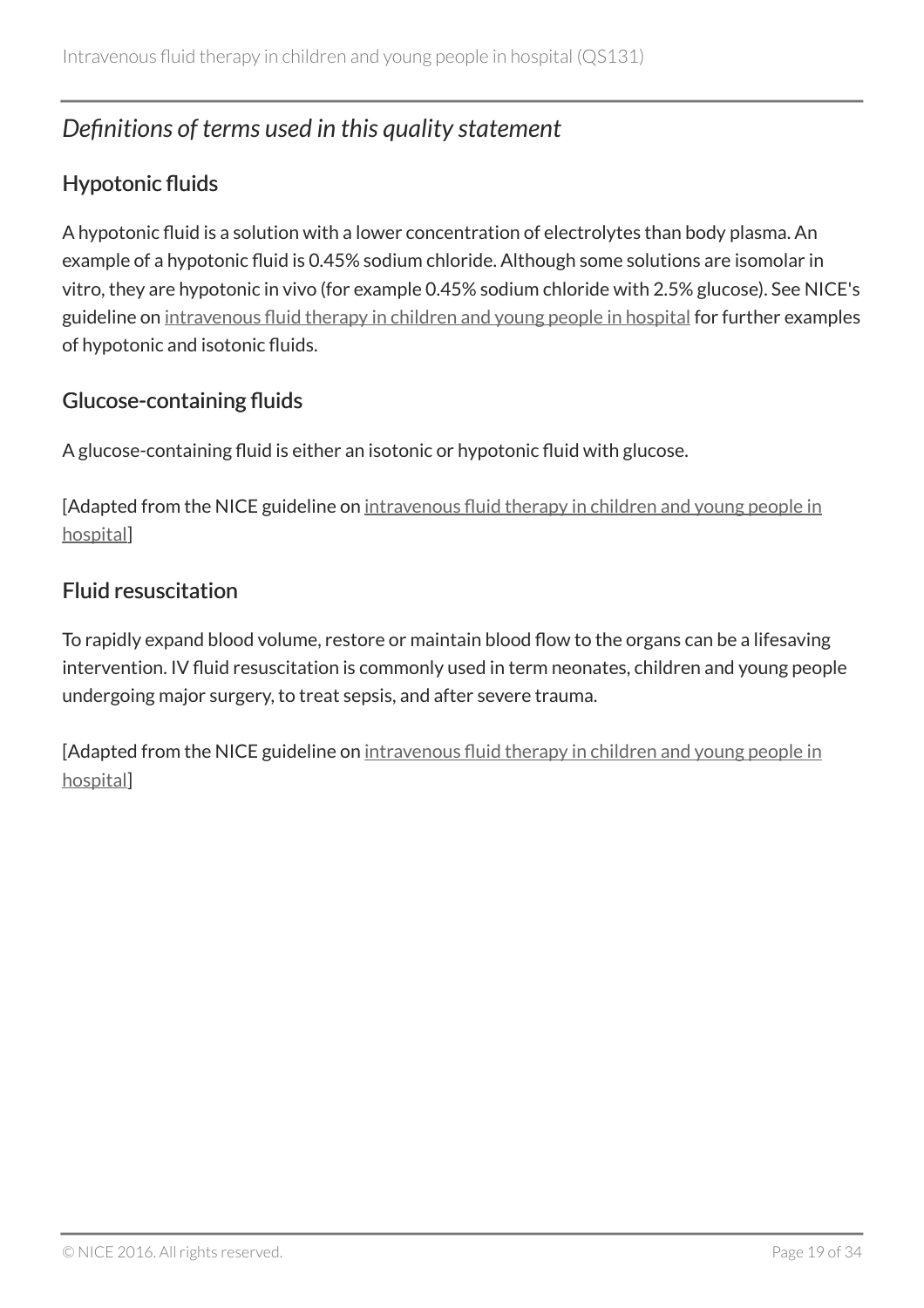# <span id="page-19-0"></span>Quality statement 4: Fluid type for routine maintenance

# <span id="page-19-1"></span>*Quality statement*

Term neonates, children and young people receiving intravenous (IV) fluids for routine maintenance are not given hypotonic fluids as the initial fluid.

### <span id="page-19-2"></span>*Rationale*

There are safety concerns about the use of hypotonic fluids in term neonates, children and young people. They have been associated with the development of hyponatraemia (decreased sodium levels in the blood), which can increase the risk of developing brain swelling and neurological complications as a consequence of hyponatraemia. To avoid these adverse consequences, hypotonic IV fluids should not be given as the initial fluid, because the sodium levels are not known.

Children and young people should receive isotonic crystalloids (with glucose for term neonates) because they are physiologically comparable to normal plasma, and therefore the safest option.

### <span id="page-19-3"></span>*Quality measures*

#### **Structure**

Evidence of local arrangements to ensure that term neonates, children and young people receiving IV fluids for routine maintenance are not given hypotonic fluids as the initial fluid.

*Data source:* Local data collection.

#### Process

Proportion of term neonates, children and young people receiving IV fluids for routine maintenance who are given hypotonic fluids as the initial fluid.

Numerator – the number in the denominator who are given hypotonic fluids as the initial fluid.

Denominator – the number of term neonates, children and young people receiving IV fluids for routine maintenance.

*Data source:* Local data collection.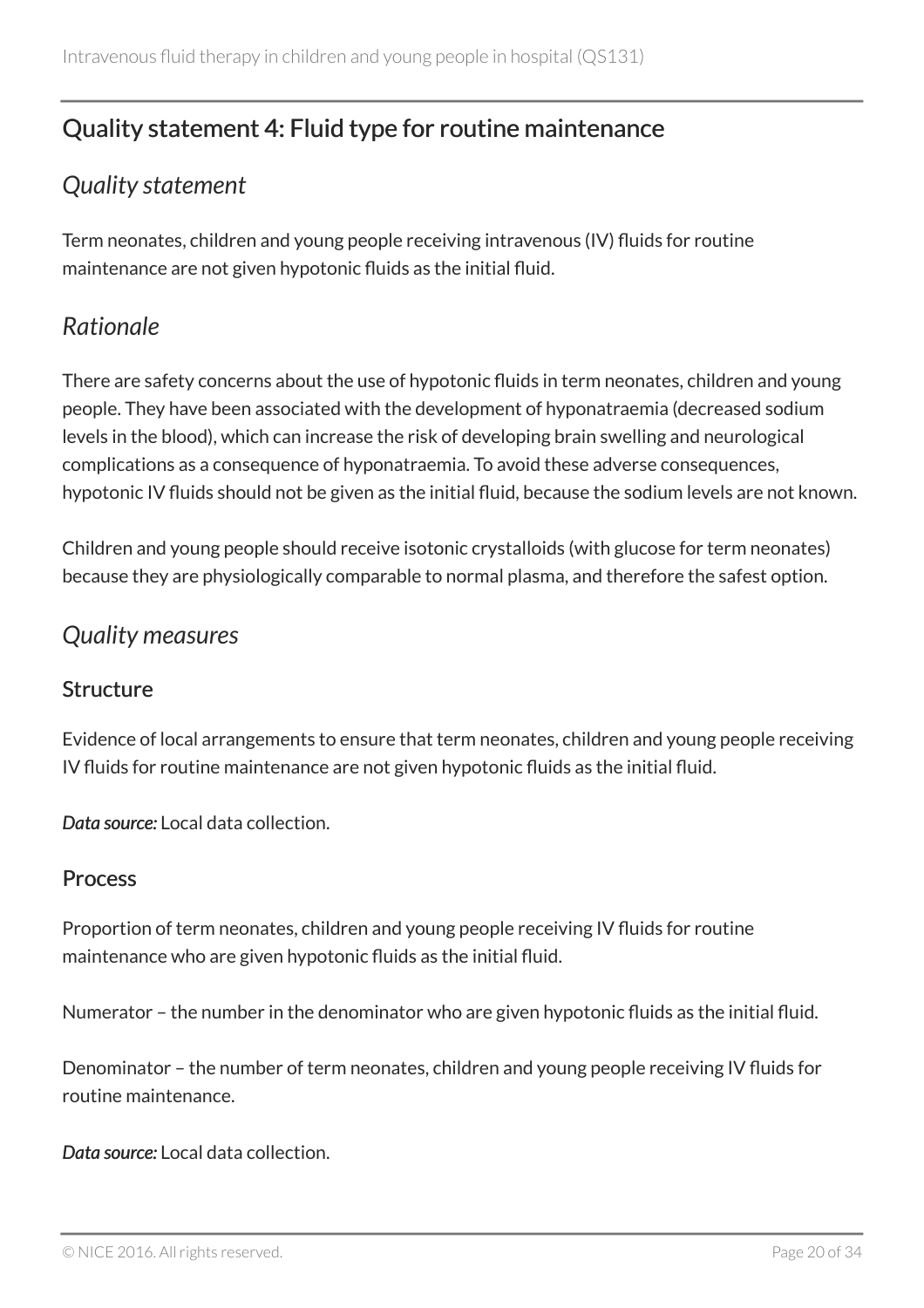#### Outcome

Incidence of hyponatraemia attributable to IV fluid therapy in term neonates, children and young people.

*Data source:*Local data collection.

### <span id="page-20-0"></span>*What the quality statement means for service providers, healthcare professionals and commissioners*

Service providers (hospitals) ensure that protocols are in place so that term neonates, children and young people receiving IV fluids for routine maintenance are not given hypotonic fluids as the initial fluid.

Healthcare professionals (such as hospital doctors and nurse practitioners) do not give hypotonic fluids as the initial fluid for term neonates, children and young people receiving IV fluids for routine maintenance.

Commissioners (such as clinical commissioning groups and NHS England) ensure that they commission services that do not give hypotonic fluids as the initial fluid to term neonates, children and young people receiving IV fluids for routine maintenance.

### <span id="page-20-1"></span>*What the quality statement means for patients, service users and carers*

Term neonates (babies born at full term), children and young people receiving IV fluid therapy to maintain the level of fluid they need are not given a type of IV fluid called hypotonic fluid when they start IV fluid therapy. Intravenous fluids (usually shortened to 'IV' fluids) are liquids given to replace water, sugar and salt that a person might need if they are ill or having an operation, and can't eat or drink as they would normally. IV fluids are given straight into a vein through a drip.

### <span id="page-20-2"></span>*Source guidance*

• [Intravenous fluid therapy in children and young people in hospital](http://www.nice.org.uk/guidance/ng29) (NICE guideline NG29) recommendations 1.4.3 and 1.4.7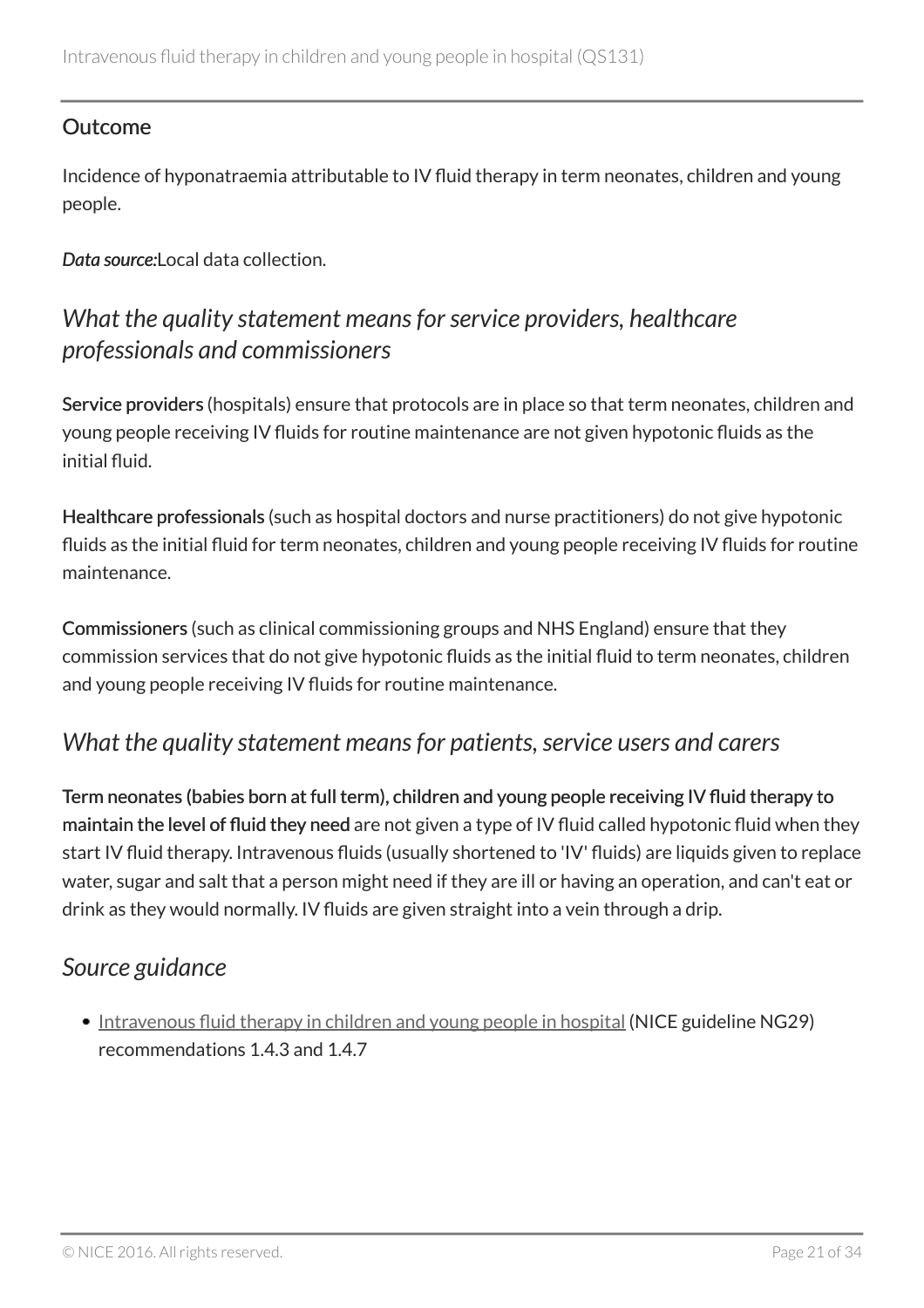# <span id="page-21-0"></span>*Definitions of terms used in this quality statement*

#### Hypotonic fluids

A hypotonic fluid is a solution with a lower concentration of electrolytes than body plasma. An example of a hypotonic fluid is 0.45% sodium chloride. Although some solutions are isomolar in vitro, they are hypotonic in vivo (for example 0.45% sodium chloride with 2.5% glucose). See NICE's guideline on [intravenous fluid therapy in children and young people in hospital](https://www.nice.org.uk/guidance/ng29/resources) for further examples of hypotonic and isotonic fluids.

#### Routine maintenance

To correct or maintain the fluid and electrolyte balance when term neonates, children and young people are not able to maintain their normal fluid needs by eating and drinking.

[Adapted from the NICE guideline on [intravenous fluid therapy in children and young people in](http://www.nice.org.uk/guidance/ng29) [hospital\]](http://www.nice.org.uk/guidance/ng29)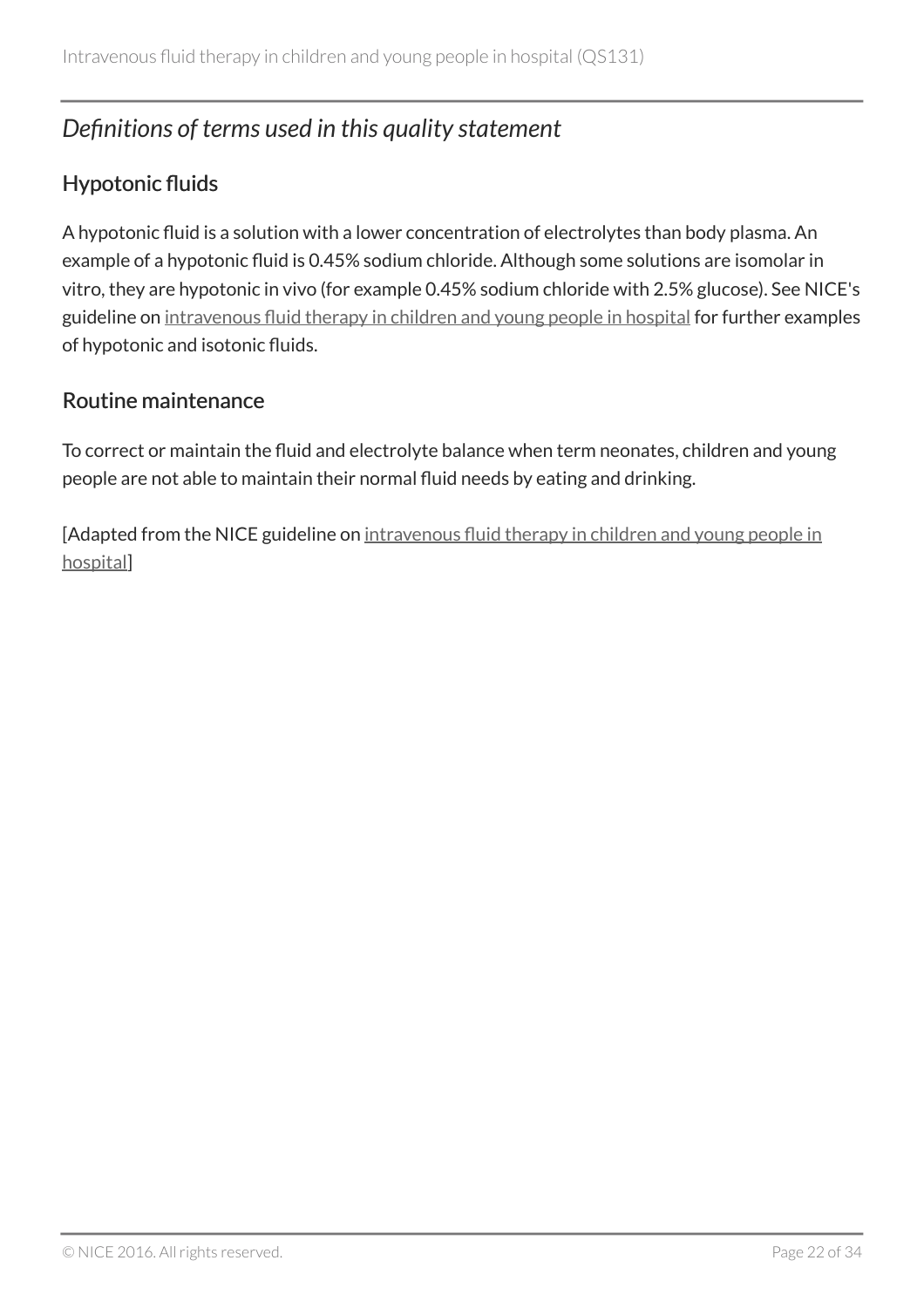# <span id="page-22-0"></span>Quality statement 5: Intravenous (IV) fluids lead

# <span id="page-22-1"></span>*Quality statement*

Hospitals have an intravenous (IV) fluids lead who has overall responsibility for training, clinical governance, audit and review of IV fluid prescribing, and patient outcomes.

### <span id="page-22-2"></span>*Rationale*

The IV fluids lead in a hospital can promote best practice, ensuring that healthcare professionals are trained in prescribing and administering IV fluid therapy, and reviewing learning from incidents. This leadership role can ensure continuity of care in relation to fluid management through coordination between different hospital departments. Improved learning may reduce the number of future patient safety incidents.

### <span id="page-22-3"></span>*Quality measures*

#### **Structure**

Evidence that hospitals have an IV fluids lead who has overall responsibility for ensuring adequate training, clinical governance, audit and review of IV fluid prescribing, and patient outcomes.

*Data source:* Local data collection.

#### Outcome

Patient safety incidents resulting from errors in IV fluid therapy in term neonates, children and young people.

*Data source:* Local data collection.

### <span id="page-22-4"></span>*What the quality statement means for service providers, healthcare practitioners and commissioners*

Service providers (hospitals) ensure that they have an IV fluids lead who has overall responsibility for ensuring adequate training, clinical governance, audit and review of IV fluid prescribing, and patient outcomes.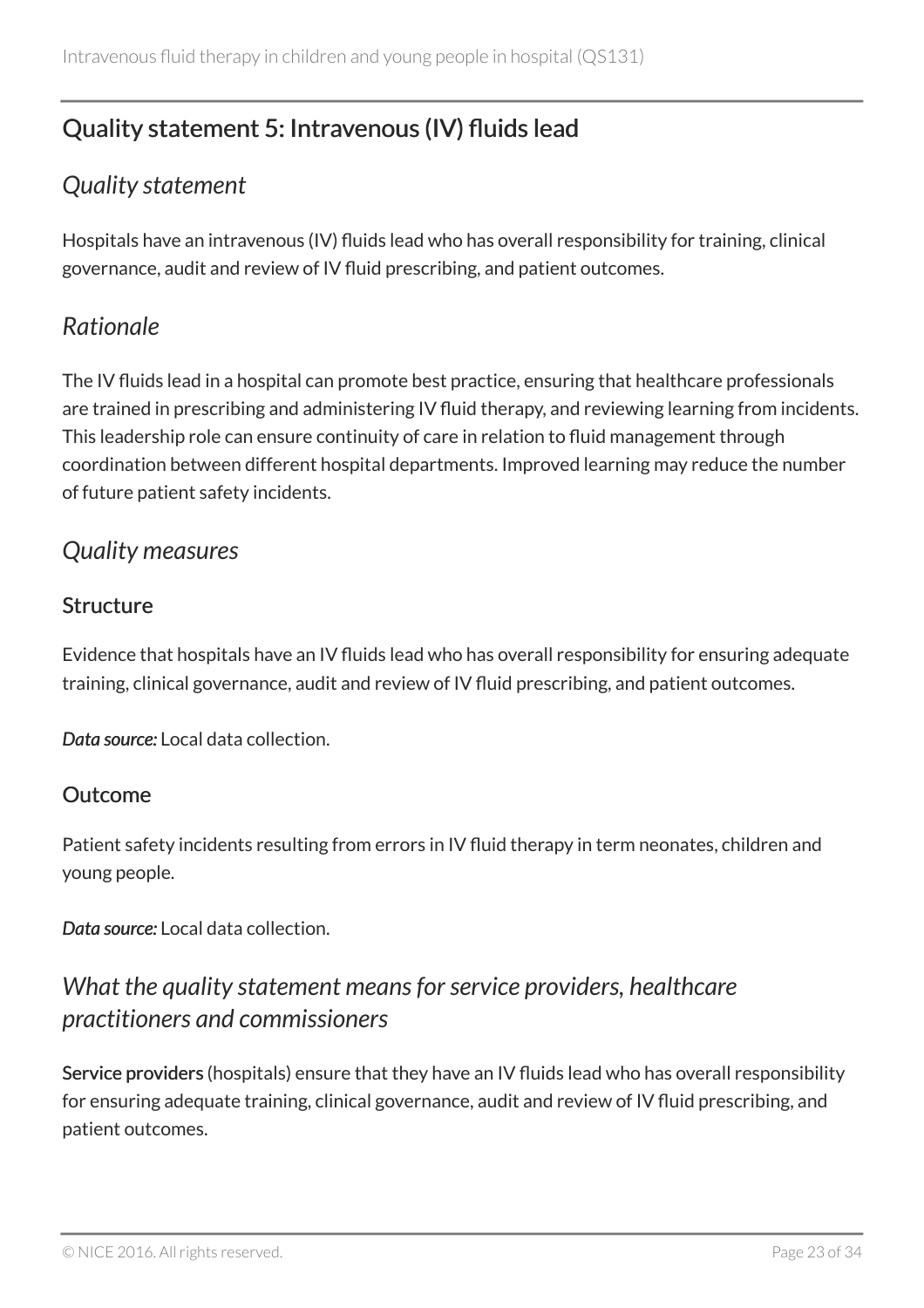Healthcare professionals who care for term neonates, children and young people receiving IV fluid therapy in hospital work in the context of clinical governance arrangements that have an IV fluids lead who has overall responsibility for ensuring adequate training, clinical governance, audit and review of IV fluid prescribing, and patient outcomes.

Commissioners (such as clinical commissioning groups and NHS England) ensure that they commission services from hospitals that have an IV fluids lead who has overall responsibility for ensuring adequate training, clinical governance, audit and review of IV fluid prescribing, and patient outcomes.

### <span id="page-23-0"></span>*What the quality statement means for patients, service users and carers*

Term neonates (babies born at full term), children and young people receiving IV fluid therapy are cared for in a hospital that has a person who has overall responsibility for ensuring that they receive safe and effective IV fluid therapy. Intravenous fluids (usually shortened to 'IV' fluids) are liquids given to replace water, sugar and salt that a person might need if they are ill or having an operation, and can't eat or drink as they would normally. IV fluids are given straight into a vein through a drip.

#### <span id="page-23-1"></span>*Source guidance*

• [Intravenous fluid therapy in children and young people in hospital](http://www.nice.org.uk/guidance/ng29) (NICE guideline NG29) recommendation 1.8.1

### <span id="page-23-2"></span>*Definitions of terms used in this quality statement*

#### Responsible IV fluids lead

The IV fluids lead will have overall responsibility, through a leadership role, for the quality of care relating to IV fluid therapy. The IV fluids lead should be somebody in a senior position, and may delegate specific functions through normal governance structures. The IV fluids lead is not expected to be the person who delivers the training, clinical governance, audit and review of IV fluid prescribing, and patient outcomes. Those functions can be delegated to professionals who have the necessary specialist knowledge in the hospital. For hospitals that provide both adult and children's services, this may be a single role with support from healthcare professionals with expertise from both services.

#### [Expert opinion]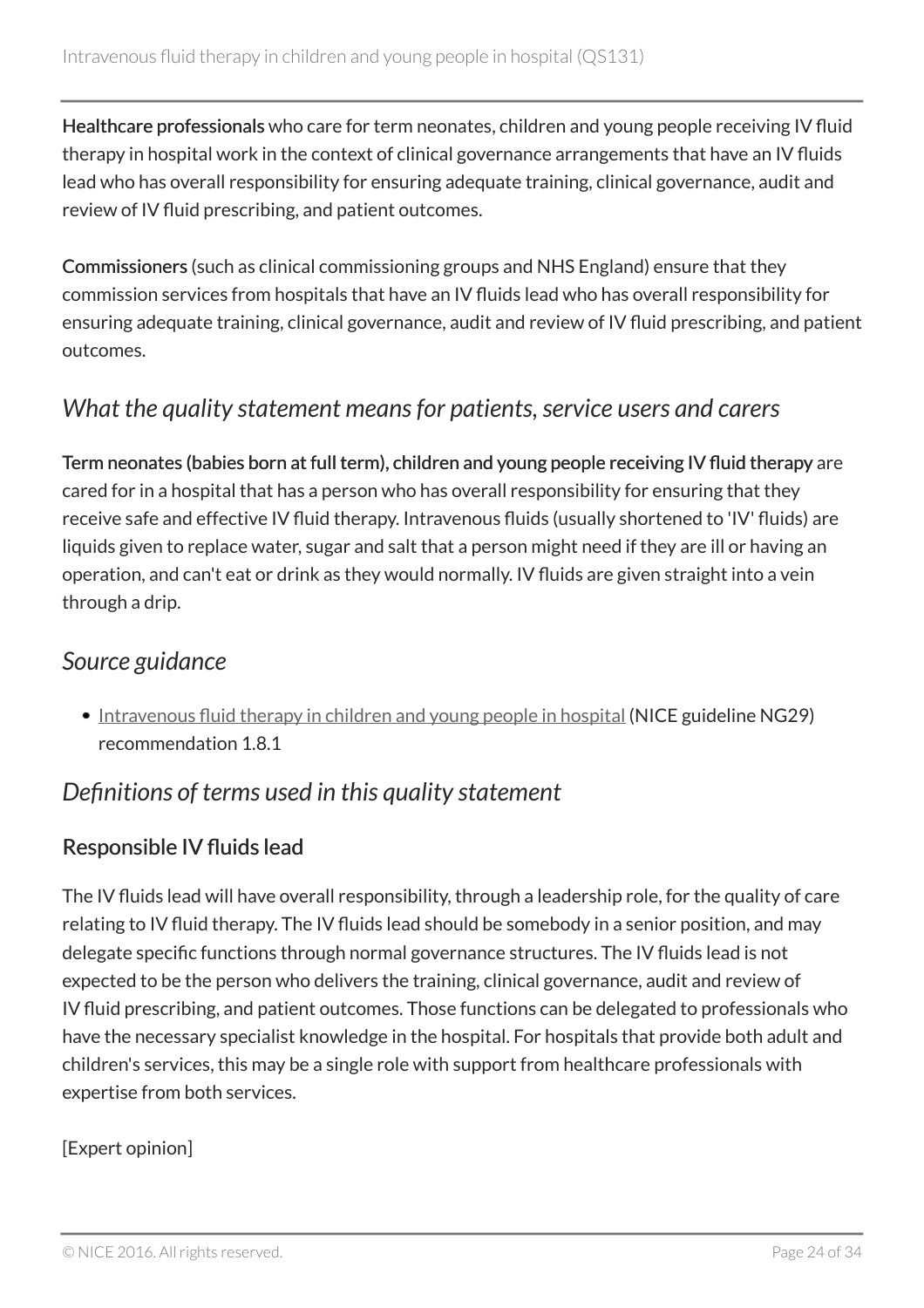# <span id="page-24-0"></span>Using the quality standard

# <span id="page-24-1"></span>*Quality measures*

The quality measures accompanying the quality statements aim to improve the structure, process and outcomes of care in areas identified as needing quality improvement. They are not a new set of targets or mandatory indicators for performance management.

We have indicated if current national indicators exist that could be used to measure the quality statements. If there is no national indicator that could be used to measure a quality statement, the quality measure should form the basis for audit criteria developed and used locally.

See [how to use quality standards](https://www.nice.org.uk/standards-and-indicators/how-to-use-quality-standards) for more information, including advice on using quality measures.

### <span id="page-24-2"></span>*Levels of achievement*

Expected levels of achievement for quality measures are not specified. Quality standards are intended to drive up the quality of care, and so achievement levels of 100% should be aspired to (or 0% if the quality statement states that something should not be done). However, NICE recognises that this may not always be appropriate in practice, taking account of safety, choice and professional judgement, and therefore desired levels of achievement should be defined locally.

NICE's [quality standard service improvement template](http://www.nice.org.uk/about/what-we-do/into-practice/audit-and-service-improvement) helps providers to make an initial assessment of their service compared with a selection of quality statements. It includes assessing current practice, recording an action plan and monitoring quality improvement. This tool is updated monthly to include new quality standards.

# <span id="page-24-3"></span>*Using other national guidance and policy documents*

Other national guidance and current policy documents have been referenced during the development of this quality standard. It is important that the quality standard is considered alongside the documents listed in [development sources](#page-26-0).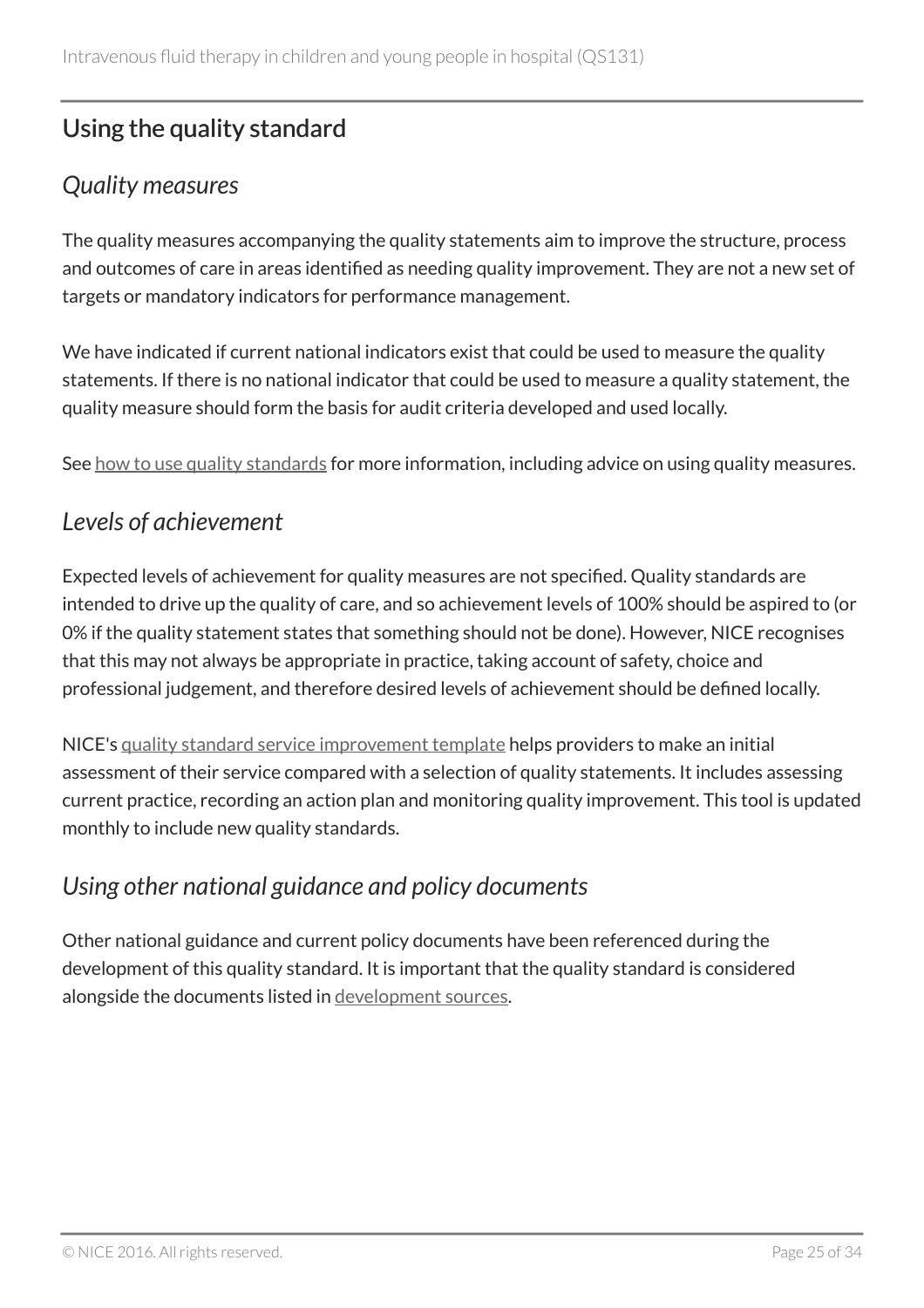# <span id="page-25-0"></span>Diversity, equality and language

During the development of this quality standard, [equality](https://www.nice.org.uk/guidance/qs131/documents) issues have been considered and equality [assessments](https://www.nice.org.uk/guidance/qs131/documents) are available.

Good communication between healthcare professionals and term neonates, children and young people receiving intravenous (IV) fluid therapy, and their parents or carers (if appropriate), is essential. Treatment, care and support, and the information given about it, should be both ageappropriate and culturally appropriate. It should also be accessible to people with additional needs such as physical, sensory or learning disabilities, and to people who do not speak or read English. Term neonates, children and young people receiving IV fluid therapy, and their parents or carers (if appropriate), should have access to an interpreter or advocate if needed.

Commissioners and providers should aim to achieve the quality standard in their local context, in light of their duties to have due regard to the need to eliminate unlawful discrimination, advance equality of opportunity and foster good relations. Nothing in this quality standard should be interpreted in a way that would be inconsistent with compliance with those duties.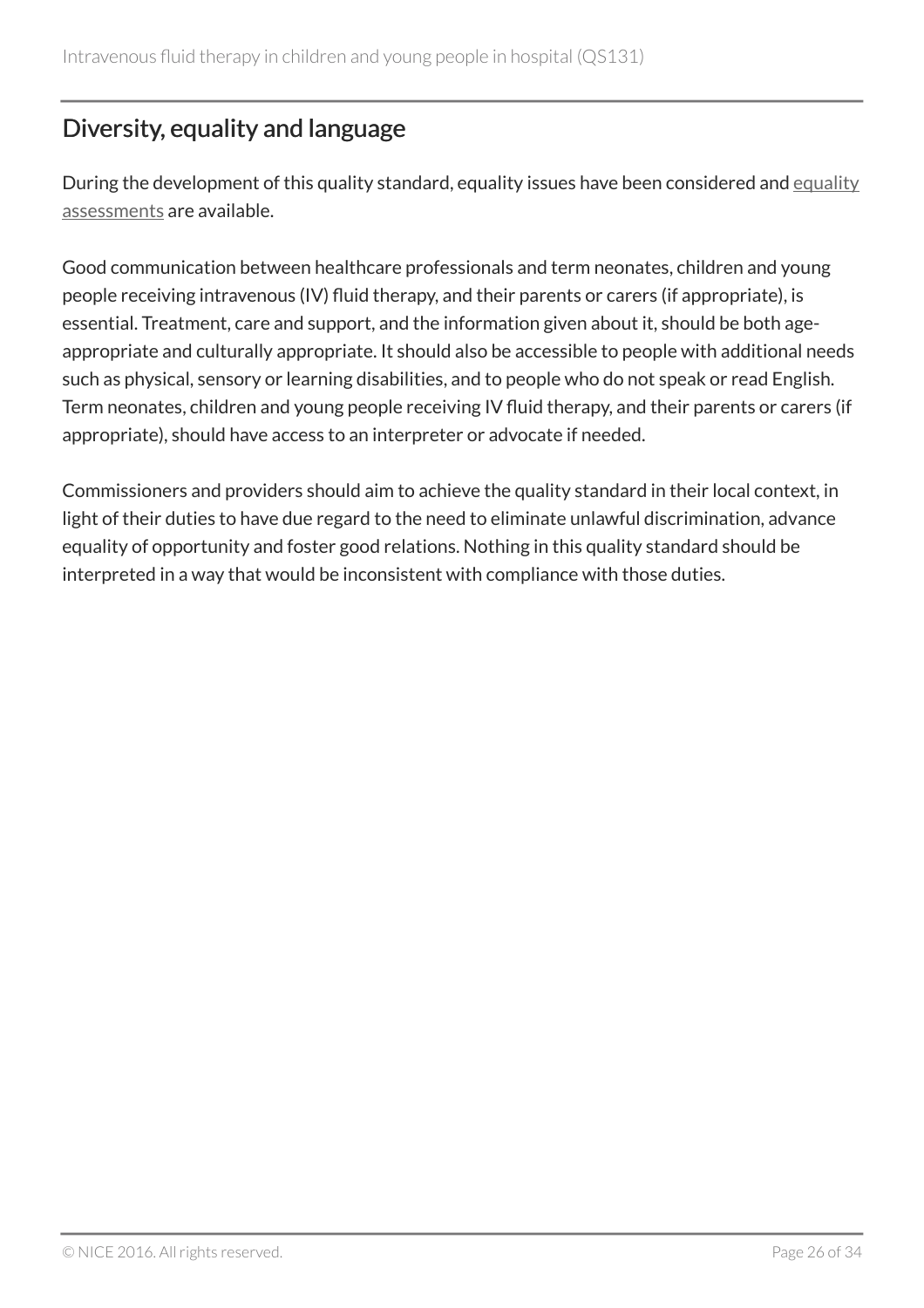### <span id="page-26-0"></span>Development sources

Further explanation of the methodology used can be found in the [quality standards process guide](https://www.nice.org.uk/standards-and-indicators/timeline-developing-quality-standards).

### <span id="page-26-1"></span>*Evidence sources*

The documents below contain recommendations from NICE guidance or other NICE-accredited recommendations that were used by the quality standards advisory committee to develop the quality standard statements and measures.

• [Intravenous fluid therapy in children and young people in hospital](http://www.nice.org.uk/guidance/ng29) (2015) NICE guideline NG29

### <span id="page-26-2"></span>*Policy context*

It is important that the quality standard is considered alongside current policy documents, including:

- Medicines and Healthcare products Regulatory Agency (2012) [Drug safety update:](https://www.gov.uk/drug-safety-update/intravenous-0-18-saline-4-glucose-solution-hypotonic-saline-in-children-reports-of-fatal-hyponatraemia) [Intravenous 0.18% saline/4% glucose infusion solution \('hypotonic saline'\) in children: reports](https://www.gov.uk/drug-safety-update/intravenous-0-18-saline-4-glucose-solution-hypotonic-saline-in-children-reports-of-fatal-hyponatraemia) [of fatal hyponatraemia](https://www.gov.uk/drug-safety-update/intravenous-0-18-saline-4-glucose-solution-hypotonic-saline-in-children-reports-of-fatal-hyponatraemia)
- National Patient Safety Agency (2007) [Reducing the risk of hyponatraemia when](http://www.nrls.npsa.nhs.uk/resources/?EntryId45=59809) [administering intravenous infusions to children](http://www.nrls.npsa.nhs.uk/resources/?EntryId45=59809)

### <span id="page-26-3"></span>*Definitions and data sources for the quality measures*

• [Intravenous fluid therapy in adults in hospital](http://www.nice.org.uk/guidance/cg174) (2013) NICE guideline CG174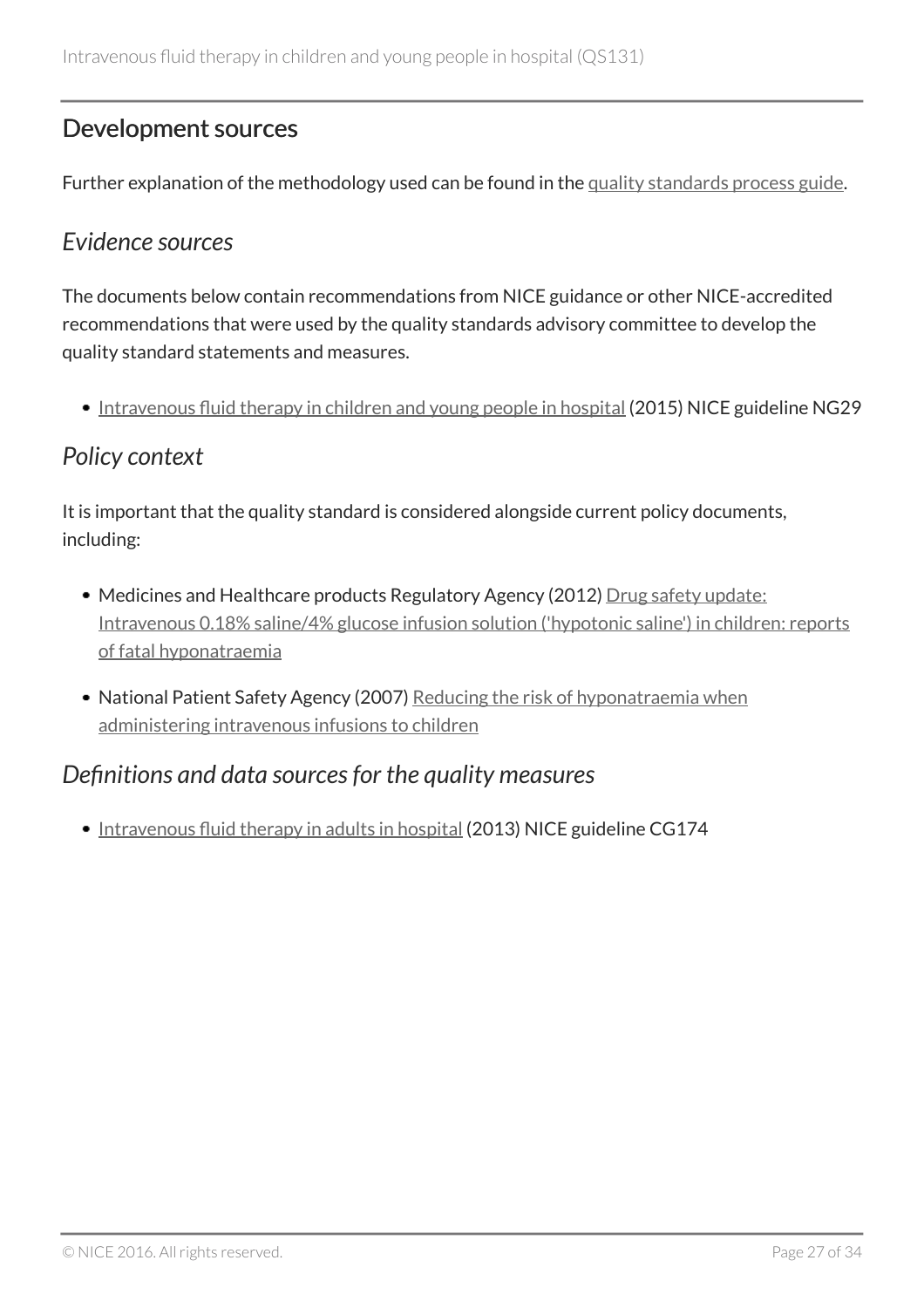# <span id="page-27-0"></span>Related NICE quality standards

### <span id="page-27-1"></span>*Published*

- [Diabetes in children and young people](http://www.nice.org.uk/guidance/qs125) (2016) NICE quality standard 125
- [Bronchiolitis in children](http://www.nice.org.uk/guidance/qs122) (2016) NICE quality standard 122
- [Intravenous fluid therapy in adults in hospital](http://www.nice.org.uk/guidance/qs66) (2014) NICE quality standard 66
- [Fever in under](http://www.nice.org.uk/guidance/qs64) 5s (2014) NICE quality standard 64
- [Meningitis \(bacterial\) and meningococcal septicaemia in children and young people](http://www.nice.org.uk/guidance/qs19) (2012) NICE quality standard 19

### <span id="page-27-2"></span>*In development*

• [Blood transfusion](http://www.nice.org.uk/guidance/indevelopment/gid-qs10005) (publication expected December 2016)

### <span id="page-27-3"></span>*Future quality standards*

This quality standard has been developed in the context of all quality standards referred to NICE, including the following topics scheduled for future development:

- Blood transfusion in neonatology
- End of life care for infants, children and young people
- Nutrition in hospital, including young people
- Parenteral nutrition in neonates

The full list of quality standard topics referred to NICE is available from the [quality standards topic](http://www.nice.org.uk/Standards-and-Indicators/Developing-NICE-quality-standards-/Quality-standards-topic-library) [library](http://www.nice.org.uk/Standards-and-Indicators/Developing-NICE-quality-standards-/Quality-standards-topic-library) on the NICE website.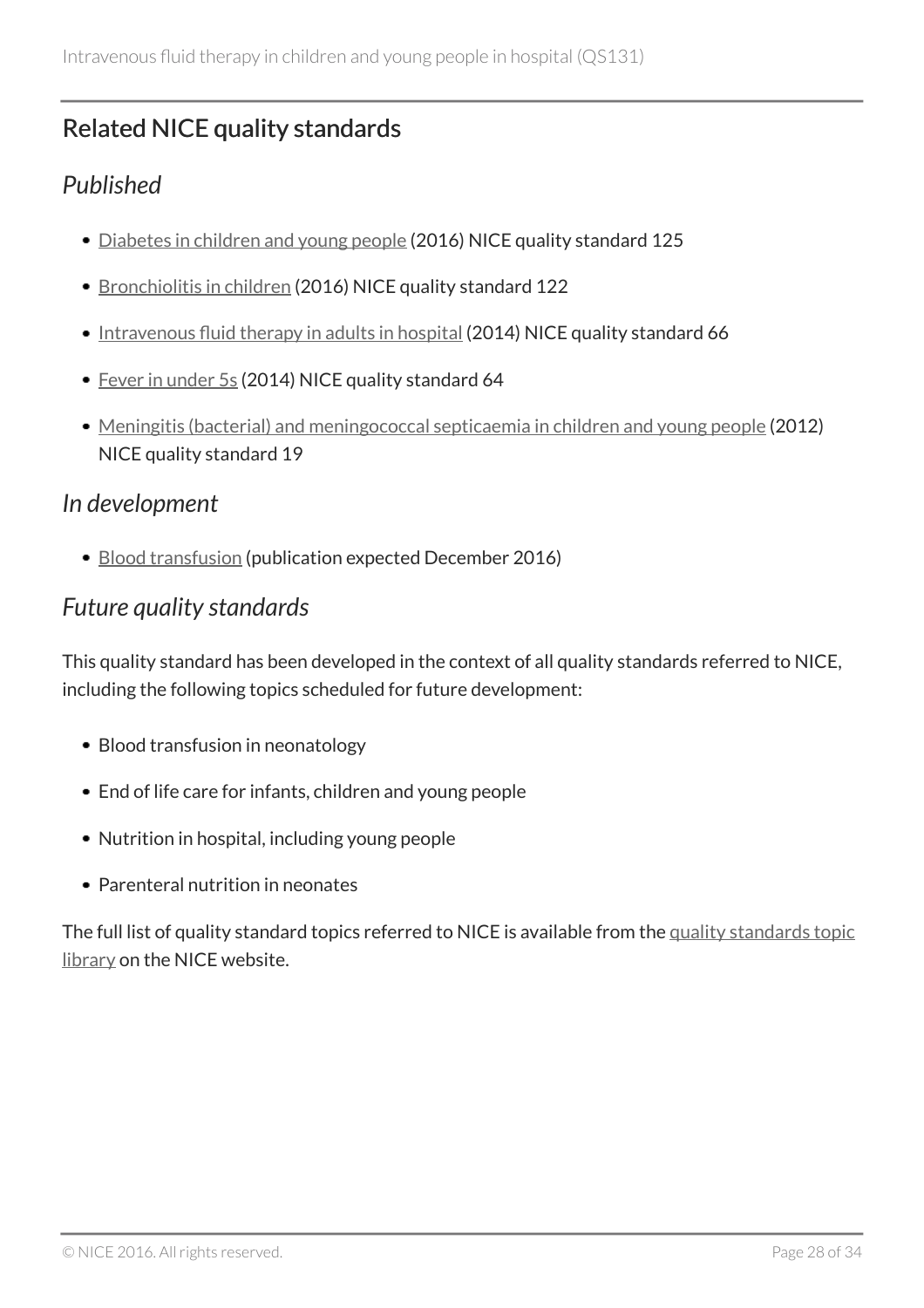# <span id="page-28-0"></span>Quality standards advisory committee and NICE project team

### <span id="page-28-1"></span>*Quality standards advisory committee*

This quality standard has been developed by quality standards advisory committee 3. Membership of this committee is as follows:

Mr Ben Anderson Consultant in Public Health, Public Health England

Miss Lauren Aylott Lay member

Ms Deryn Bishop Public Health Behaviour Change Specialist, Solihull Public Health Department

Jan Dawson Registered Dietitian

Dr Matthew Fay GP, Westcliffe Medical Practice, Shipley, West Yorkshire

#### Dr Malcolm Fisk

Senior Research Fellow, Centre for Computing and Social Responsibility, De Montford University, Leicester

Dr Ulrike Harrower Consultant in Public Health Medicine, NHS Somerset

Ms Margaret Goose Lay member

Dr Madhavan Krishnaswamy Consultant Clinical Oncologist, Southend University Hospital NHS Trust

#### Mrs Geeta Kumar

Clinical Director, Women's Services (East) Betsi Cadwaladr University Health Board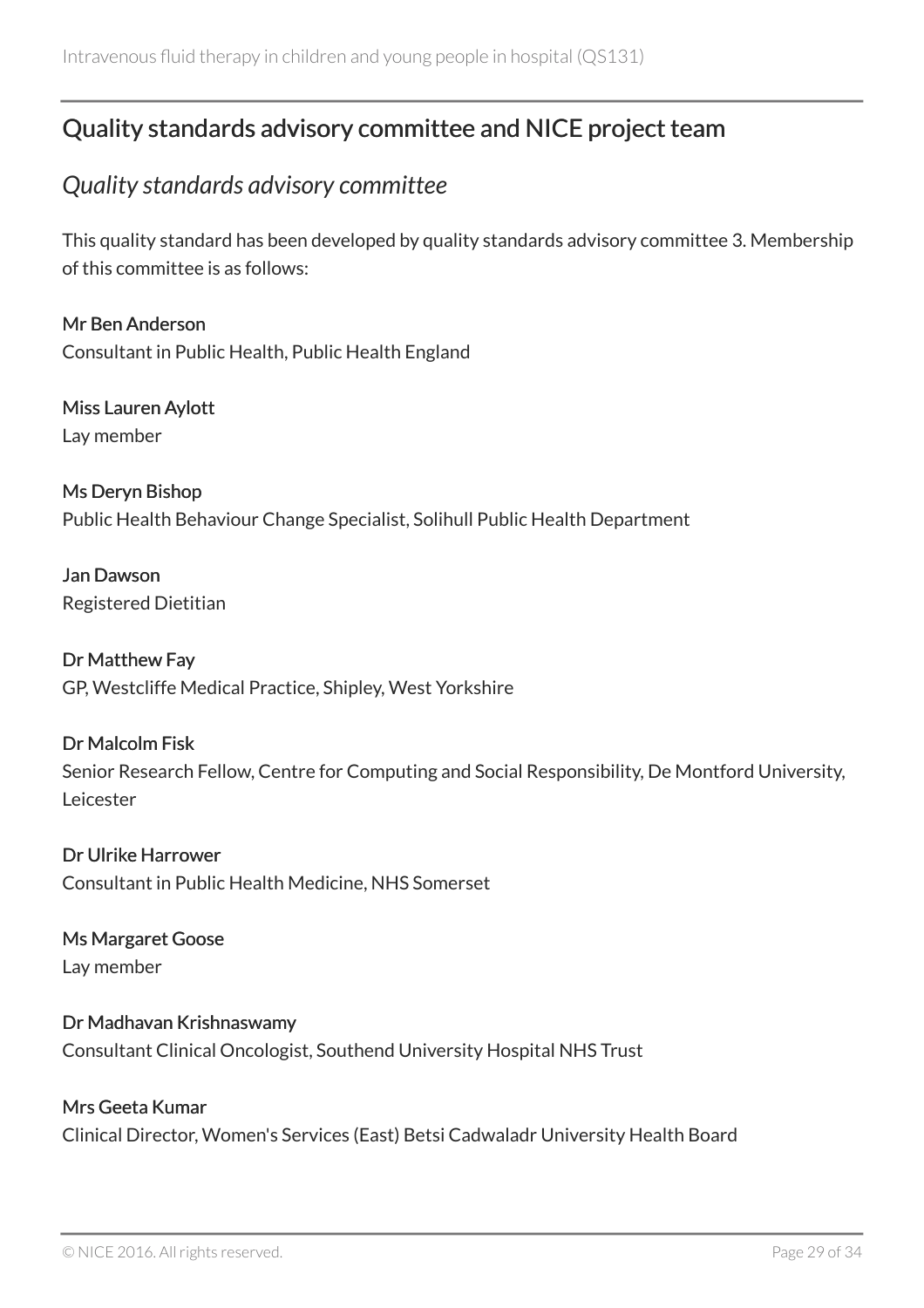Intravenous fluid therapy in children and young people in hospital (QS131)

Mrs Rhian Last Education Lead, Education for Health

Mr Keith Lowe Head of Quality Support, Home Instead Senior Care (UK) Ltd

Dr Hugh McIntyre (Chair) Consultant Physician, East Sussex Healthcare Trust

Ms Ann Nevinson Lay member

Professor Gillian Parker Professor of Social Policy Research, Social Policy Research Unit, University of York

Mr David Pugh Independent Consultant, Gloucestershire County Council

Dr Karen Ritchie Head of Knowledge and Information, Health Improvement Scotland

Dr Eve Scott Head of Safety and Risk, The Christie NHS Foundation Trust, Manchester

Mr Martin Siddorn Commissioning Manager, Swindon Borough Council

Dr Susannah Solaiman GP and Clinical Lead for Integrated Care, Harford Health Centre, NHS Tower Hamlets Clinical Commissioning Group

Dr Jim Stephenson Consultant Medical Microbiologist, Epsom and St Helier University Hospitals NHS Trust

Mr Darryl Thompson Registered Nurse (Mental Health), South West Yorkshire Partnership NHS Foundation Trust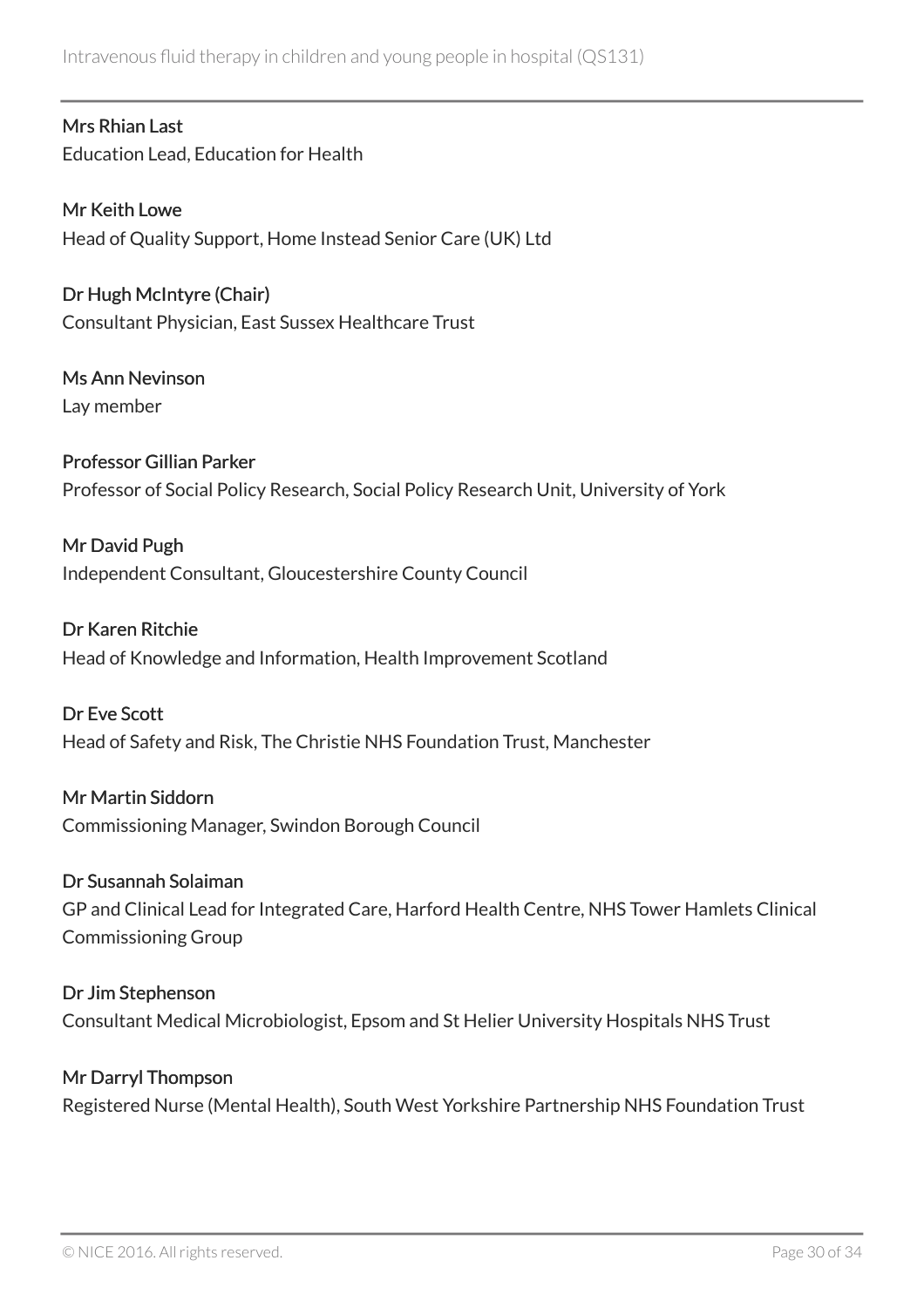#### Mrs Julia Thompson

Health Improvement Principal, Sheffield City Council

The following specialist members joined the committee to develop this quality standard:

Dr Peter Crean Consultant Paediatric Anaesthetist, Royal Belfast Hospital for Sick Children

Dr Jan Dudley Consultant Paediatric Nephrologist, Bristol Royal Hospital for Children

Mrs Debbie Evans Paediatric Nurse Practitioner, Cardiff and Vale University Health Board

Dr Chris Gildersleve Consultant Paediatric Anaesthetist, Children's Hospital for Wales, Cardiff

Ms Claudia Fisher Lead Councillor, Great Ormond Street Hospital, London

Dr Peter Wilson Paediatric Intensive Care Consultant, Southampton General Hospital

### <span id="page-30-0"></span>*NICE project team*

Mark Minchin Associate Director

Alaster Rutherford Clinical Adviser

Rachel Neary-Jones Programme Manager

Craig Grime Technical Adviser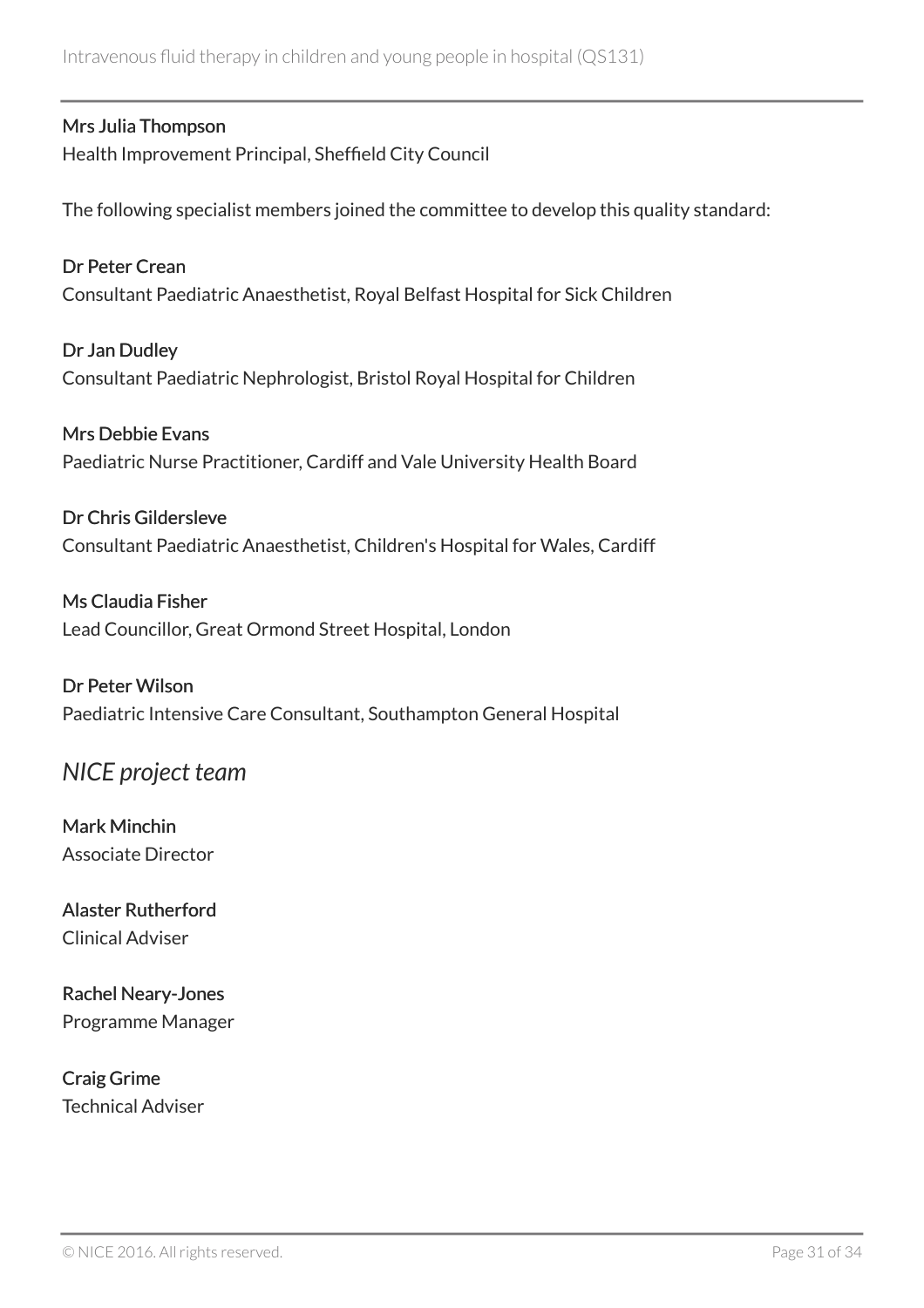#### Nicola Greenway Lead Technical Analyst

#### Anneka Patel Project Manager

#### Christina Barnes **Coordinator**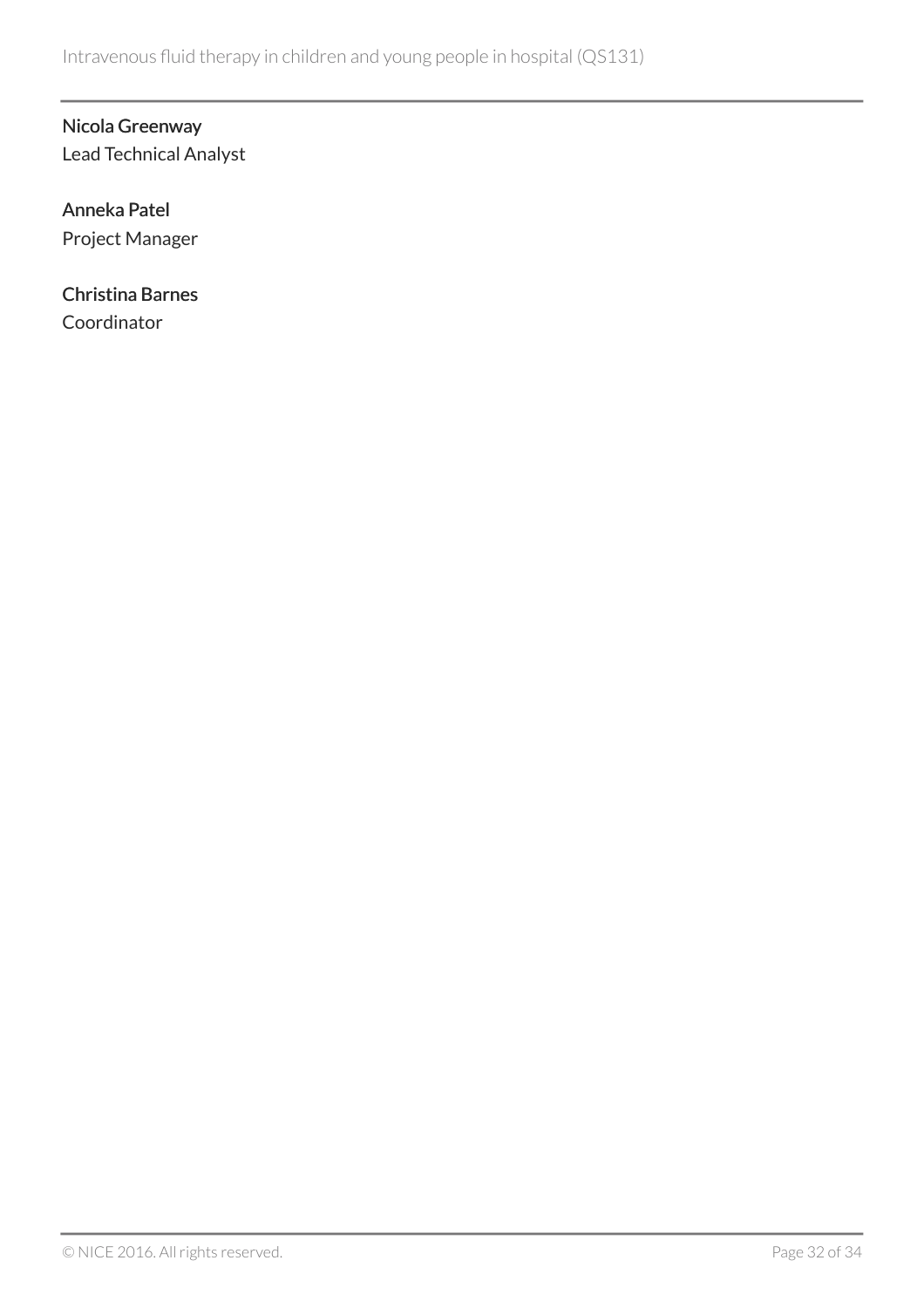# <span id="page-32-0"></span>About this quality standard

NICE quality standards describe high-priority areas for quality improvement in a defined care or service area. Each standard consists of a prioritised set of specific, concise and measurable statements. NICE quality standards draw on existing NICE or NICE-accredited guidance that provides an underpinning, comprehensive set of recommendations, and are designed to support the measurement of improvement.

The methods and processes for developing NICE quality standards are described in the [quality](https://www.nice.org.uk/standards-and-indicators/timeline-developing-quality-standards) [standards process guide.](https://www.nice.org.uk/standards-and-indicators/timeline-developing-quality-standards)

This quality standard has been incorporated into the NICE pathway on [intravenous fluid therapy in](http://pathways.nice.org.uk/pathways/intravenous-fluid-therapy-in-hospital) [hospital.](http://pathways.nice.org.uk/pathways/intravenous-fluid-therapy-in-hospital)

NICE produces guidance, standards and information on commissioning and providing high-quality healthcare, social care, and public health services. We have agreements to provide certain NICE services to Wales, Scotland and Northern Ireland. Decisions on how NICE guidance and other products apply in those countries are made by ministers in the Welsh government, Scottish government, and Northern Ireland Executive. NICE guidance or other products may include references to organisations or people responsible for commissioning or providing care that may be relevant only to England.

ISBN: 978-1-4731-2069-3

### *Endorsing organisation*

This quality standard has been endorsed by NHS England, as required by the Health and Social Care Act (2012)

### *Supporting organisations*

Many organisations share NICE's commitment to quality improvement using evidence-based guidance. The following supporting organisations have recognised the benefit of the quality standard in improving care for patients, carers, service users and members of the public. They have agreed to work with NICE to ensure that those commissioning or providing services are made aware of and encouraged to use the quality standard.

• [Association of Paediatric Anaesthetists of Great Britain and Ireland](http://www.apagbi.org.uk/)